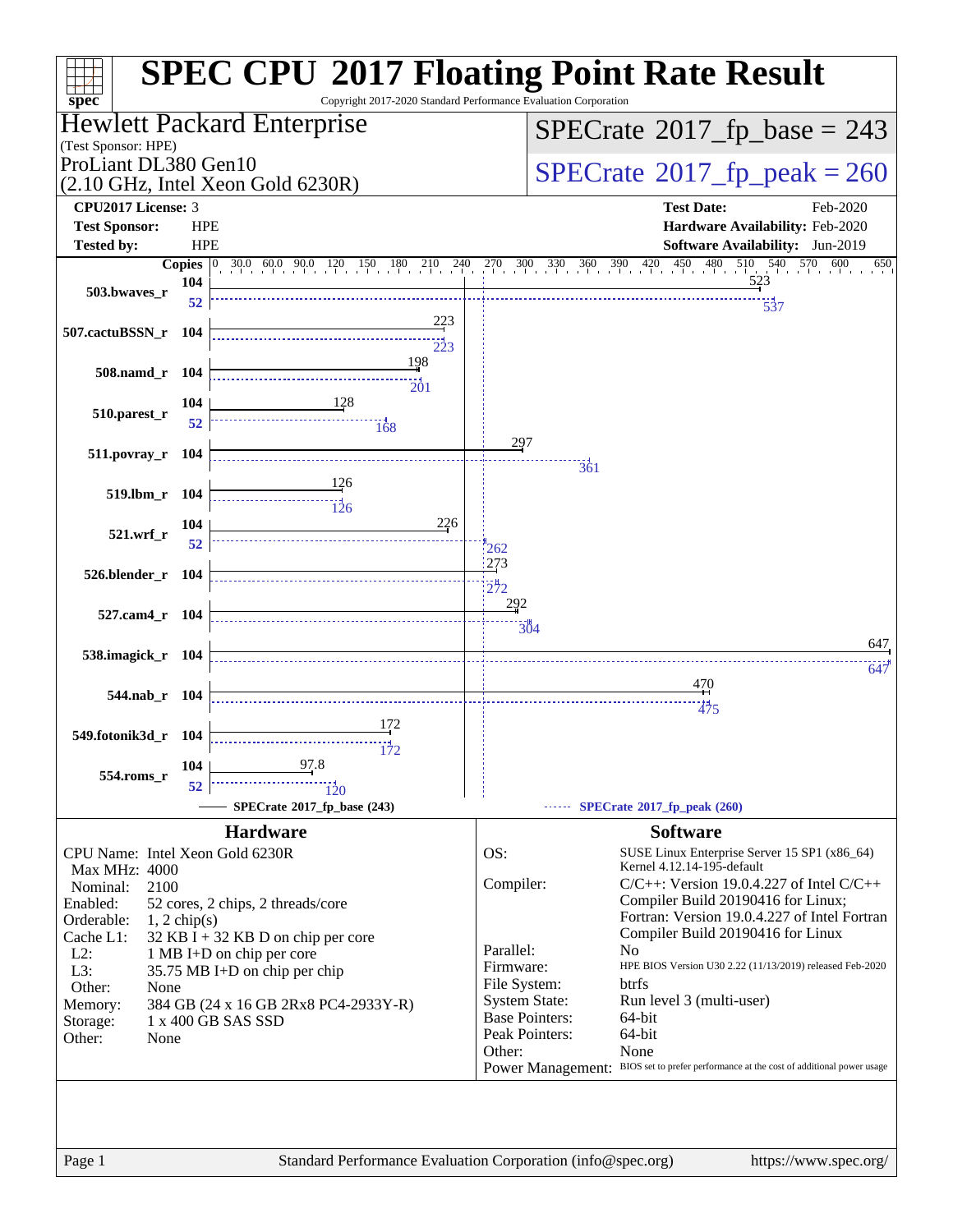# **[spec](http://www.spec.org/)**

# **[SPEC CPU](http://www.spec.org/auto/cpu2017/Docs/result-fields.html#SPECCPU2017FloatingPointRateResult)[2017 Floating Point Rate Result](http://www.spec.org/auto/cpu2017/Docs/result-fields.html#SPECCPU2017FloatingPointRateResult)**

Copyright 2017-2020 Standard Performance Evaluation Corporation

### Hewlett Packard Enterprise

#### (Test Sponsor: HPE)

(2.10 GHz, Intel Xeon Gold 6230R)

# $SPECTate$ <sup>®</sup>[2017\\_fp\\_base =](http://www.spec.org/auto/cpu2017/Docs/result-fields.html#SPECrate2017fpbase) 243

ProLiant DL380 Gen10<br>  $(2.10 \text{ GHz} \text{ Intel } \text{Xeon Gold } 6230\text{R})$   $\text{SPECrate} \textcircled{2017\_fp\_peak} = 260$  $\text{SPECrate} \textcircled{2017\_fp\_peak} = 260$  $\text{SPECrate} \textcircled{2017\_fp\_peak} = 260$ 

**[CPU2017 License:](http://www.spec.org/auto/cpu2017/Docs/result-fields.html#CPU2017License)** 3 **[Test Date:](http://www.spec.org/auto/cpu2017/Docs/result-fields.html#TestDate)** Feb-2020 **[Test Sponsor:](http://www.spec.org/auto/cpu2017/Docs/result-fields.html#TestSponsor)** HPE **[Hardware Availability:](http://www.spec.org/auto/cpu2017/Docs/result-fields.html#HardwareAvailability)** Feb-2020 **[Tested by:](http://www.spec.org/auto/cpu2017/Docs/result-fields.html#Testedby)** HPE **[Software Availability:](http://www.spec.org/auto/cpu2017/Docs/result-fields.html#SoftwareAvailability)** Jun-2019

#### **[Results Table](http://www.spec.org/auto/cpu2017/Docs/result-fields.html#ResultsTable)**

|                                  | <b>Base</b>   |                |       |                |       |                | <b>Peak</b> |               |                |              |                |              |                |              |
|----------------------------------|---------------|----------------|-------|----------------|-------|----------------|-------------|---------------|----------------|--------------|----------------|--------------|----------------|--------------|
| <b>Benchmark</b>                 | <b>Copies</b> | <b>Seconds</b> | Ratio | <b>Seconds</b> | Ratio | <b>Seconds</b> | Ratio       | <b>Copies</b> | <b>Seconds</b> | <b>Ratio</b> | <b>Seconds</b> | <b>Ratio</b> | <b>Seconds</b> | <b>Ratio</b> |
| 503.bwaves_r                     | 104           | 1990           | 524   | 1993           | 523   | 1992           | 523         | 52            | 971            | 537          | 971            | 537          | 971            | 537          |
| 507.cactuBSSN r                  | 104           | 590            | 223   | 591            | 223   | 591            | 223         | 104           | 591            | 223          | 591            | 223          | 591            | 223          |
| $508$ .namd $r$                  | 104           | 496            | 199   | 498            | 198   | 501            | 197         | 104           | <u>492</u>     | 201          | 492            | 201          | 491            | 201          |
| 510.parest_r                     | 104           | 2136           | 127   | 2133           | 128   | 2130           | 128         | 52            | 812            | 168          | <u>811</u>     | 168          | 811            | 168          |
| 511.povray_r                     | 104           | 817            | 297   | 816            | 298   | 817            | 297         | 104           | 672            | 361          | 672            | <u>361</u>   | 673            | 361          |
| 519.1bm r                        | 104           | 872            | 126   | 870            | 126   | 872            | 126         | 104           | 871            | 126          | 873            | 126          | 871            | <u>126</u>   |
| $521$ .wrf r                     | 104           | 1030           | 226   | 1028           | 227   | 1031           | 226         | 52            | 444            | 263          | 444            | 262          | 446            | 261          |
| 526.blender r                    | 104           | 580            | 273   | 580            | 273   | 580            | 273         | 104           | 583            | 272          | 581            | 272          | 578            | 274          |
| $527$ .cam $4r$                  | 104           | 621            | 293   | 625            | 291   | 623            | 292         | 104           | 598            | 304          | 595            | 306          | 601            | 303          |
| 538.imagick_r                    | 104           | 400            | 647   | 400            | 647   | 400            | 647         | 104           | 400            | 646          | 400            | 647          | 400            | 647          |
| 544.nab r                        | 104           | 368            | 475   | 372            | 470   | 373            | 469         | 104           | 369            | 475          | 368            | 475          | 373            | 470          |
| 549.fotonik3d r                  | 104           | 2354           | 172   | 2364           | 171   | 2360           | 172         | 104           | 2355           | 172          | 2359           | 172          | 2360           | 172          |
| $554$ .roms $r$                  | 104           | 1700           | 97.2  | 1685           | 98.1  | 1689           | 97.8        | 52            | 689            | 120          | 690            | 120          | 691            | 120          |
| $SPECrate^{\circ}2017$ fp base = |               |                | 243   |                |       |                |             |               |                |              |                |              |                |              |

**[SPECrate](http://www.spec.org/auto/cpu2017/Docs/result-fields.html#SPECrate2017fppeak)[2017\\_fp\\_peak =](http://www.spec.org/auto/cpu2017/Docs/result-fields.html#SPECrate2017fppeak) 260**

Results appear in the [order in which they were run.](http://www.spec.org/auto/cpu2017/Docs/result-fields.html#RunOrder) Bold underlined text [indicates a median measurement.](http://www.spec.org/auto/cpu2017/Docs/result-fields.html#Median)

#### **[Submit Notes](http://www.spec.org/auto/cpu2017/Docs/result-fields.html#SubmitNotes)**

 The numactl mechanism was used to bind copies to processors. The config file option 'submit' was used to generate numactl commands to bind each copy to a specific processor. For details, please see the config file.

#### **[Operating System Notes](http://www.spec.org/auto/cpu2017/Docs/result-fields.html#OperatingSystemNotes)**

 Stack size set to unlimited using "ulimit -s unlimited" Transparent Huge Pages enabled by default Prior to runcpu invocation Filesystem page cache synced and cleared with: sync; echo 3 > /proc/sys/vm/drop\_caches runcpu command invoked through numactl i.e.: numactl --interleave=all runcpu <etc>

#### **[Environment Variables Notes](http://www.spec.org/auto/cpu2017/Docs/result-fields.html#EnvironmentVariablesNotes)**

Environment variables set by runcpu before the start of the run: LD LIBRARY PATH = "/home/cpu2017/lib/intel64"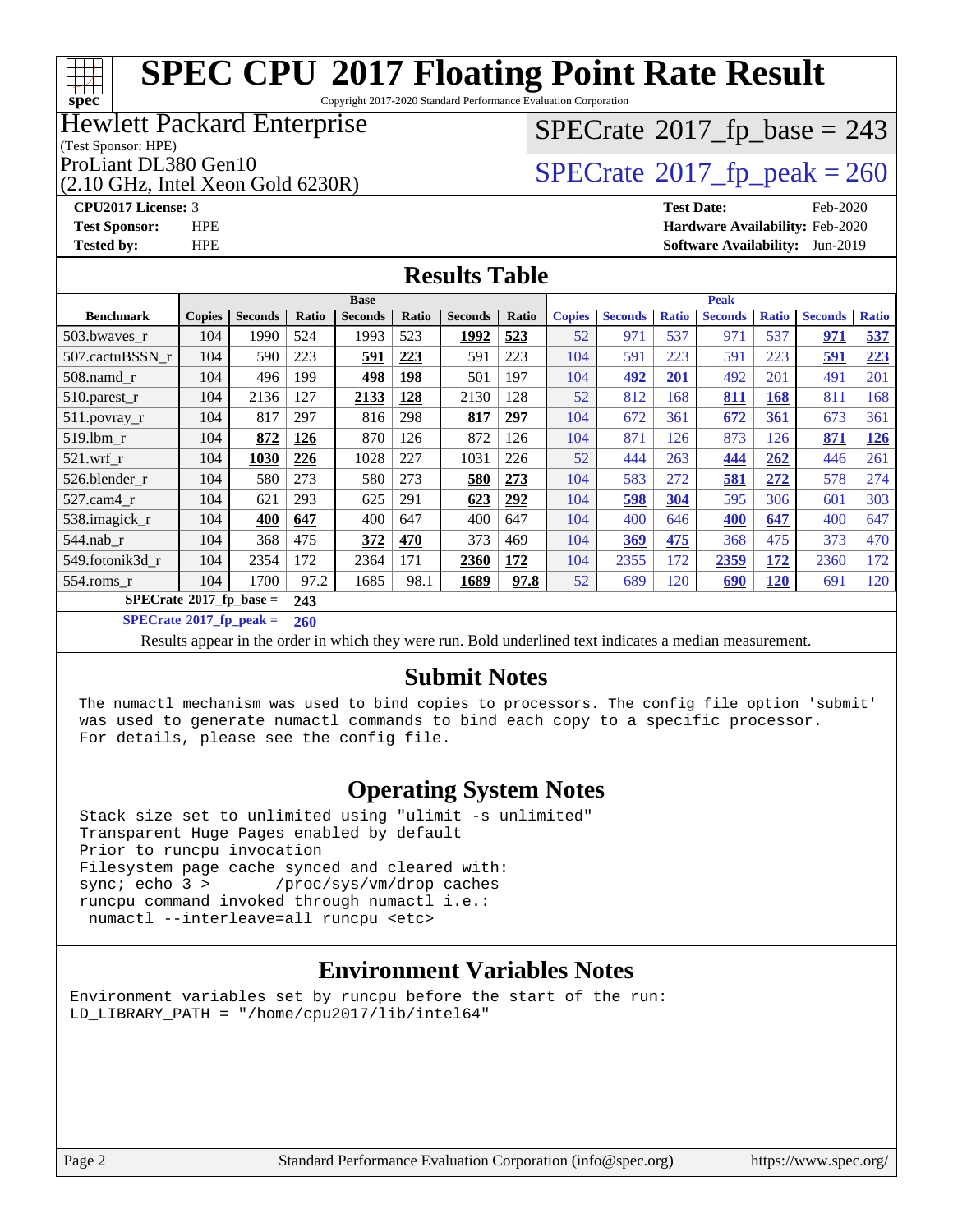Copyright 2017-2020 Standard Performance Evaluation Corporation

#### Hewlett Packard Enterprise

## $SPECTate$ <sup>®</sup>[2017\\_fp\\_base =](http://www.spec.org/auto/cpu2017/Docs/result-fields.html#SPECrate2017fpbase) 243

(Test Sponsor: HPE)

(2.10 GHz, Intel Xeon Gold 6230R)

ProLiant DL380 Gen10<br>  $(2.10 \text{ GHz} \text{ Intel } \text{Xeon Gold } 6230\text{R})$   $\text{SPECrate} \textcircled{2017\_fp\_peak} = 260$  $\text{SPECrate} \textcircled{2017\_fp\_peak} = 260$  $\text{SPECrate} \textcircled{2017\_fp\_peak} = 260$ 

**[spec](http://www.spec.org/)**<sup>®</sup>

**[CPU2017 License:](http://www.spec.org/auto/cpu2017/Docs/result-fields.html#CPU2017License)** 3 **[Test Date:](http://www.spec.org/auto/cpu2017/Docs/result-fields.html#TestDate)** Feb-2020 **[Test Sponsor:](http://www.spec.org/auto/cpu2017/Docs/result-fields.html#TestSponsor)** HPE **[Hardware Availability:](http://www.spec.org/auto/cpu2017/Docs/result-fields.html#HardwareAvailability)** Feb-2020 **[Tested by:](http://www.spec.org/auto/cpu2017/Docs/result-fields.html#Testedby)** HPE **[Software Availability:](http://www.spec.org/auto/cpu2017/Docs/result-fields.html#SoftwareAvailability)** Jun-2019

#### **[General Notes](http://www.spec.org/auto/cpu2017/Docs/result-fields.html#GeneralNotes)**

 Binaries compiled on a system with 1x Intel Core i9-7900X CPU + 32GB RAM memory using Redhat Enterprise Linux 7.5

NA: The test sponsor attests, as of date of publication, that CVE-2017-5754 (Meltdown) is mitigated in the system as tested and documented. Yes: The test sponsor attests, as of date of publication, that CVE-2017-5753 (Spectre variant 1) is mitigated in the system as tested and documented. Yes: The test sponsor attests, as of date of publication, that CVE-2017-5715 (Spectre variant 2) is mitigated in the system as tested and documented.

#### **[Platform Notes](http://www.spec.org/auto/cpu2017/Docs/result-fields.html#PlatformNotes)**

 BIOS Configuration: Thermal Configuration set to Maximum Cooling Memory Patrol Scrubbing set to Disabled LLC Prefetch set to Enabled LLC Dead Line Allocation set to Disabled Enhanced Processor Performance set to Enabled Workload Profile set to General Throughput Compute Workload Profile set to Custom Energy/Performance Bias set to Balanced Power

 Sysinfo program /home/cpu2017/bin/sysinfo Rev: r6365 of 2019-08-21 295195f888a3d7edb1e6e46a485a0011 running on linux-r6ge Wed Feb 26 09:05:33 2020

 SUT (System Under Test) info as seen by some common utilities. For more information on this section, see <https://www.spec.org/cpu2017/Docs/config.html#sysinfo>

 From /proc/cpuinfo model name : Intel(R) Xeon(R) Gold 6230R CPU @ 2.10GHz 2 "physical id"s (chips) 104 "processors" cores, siblings (Caution: counting these is hw and system dependent. The following excerpts from /proc/cpuinfo might not be reliable. Use with caution.) cpu cores : 26 siblings : 52 physical 0: cores 0 1 2 3 8 9 10 11 12 13 16 17 18 19 20 21 22 24 25 26 27 28 29 physical 1: cores 0 1 2 3 8 9 10 11 12 13 16 17 18 19 20 21 22 24 25 26 27 28 29 From lscpu:

 Architecture: x86\_64 CPU op-mode(s): 32-bit, 64-bit

**(Continued on next page)**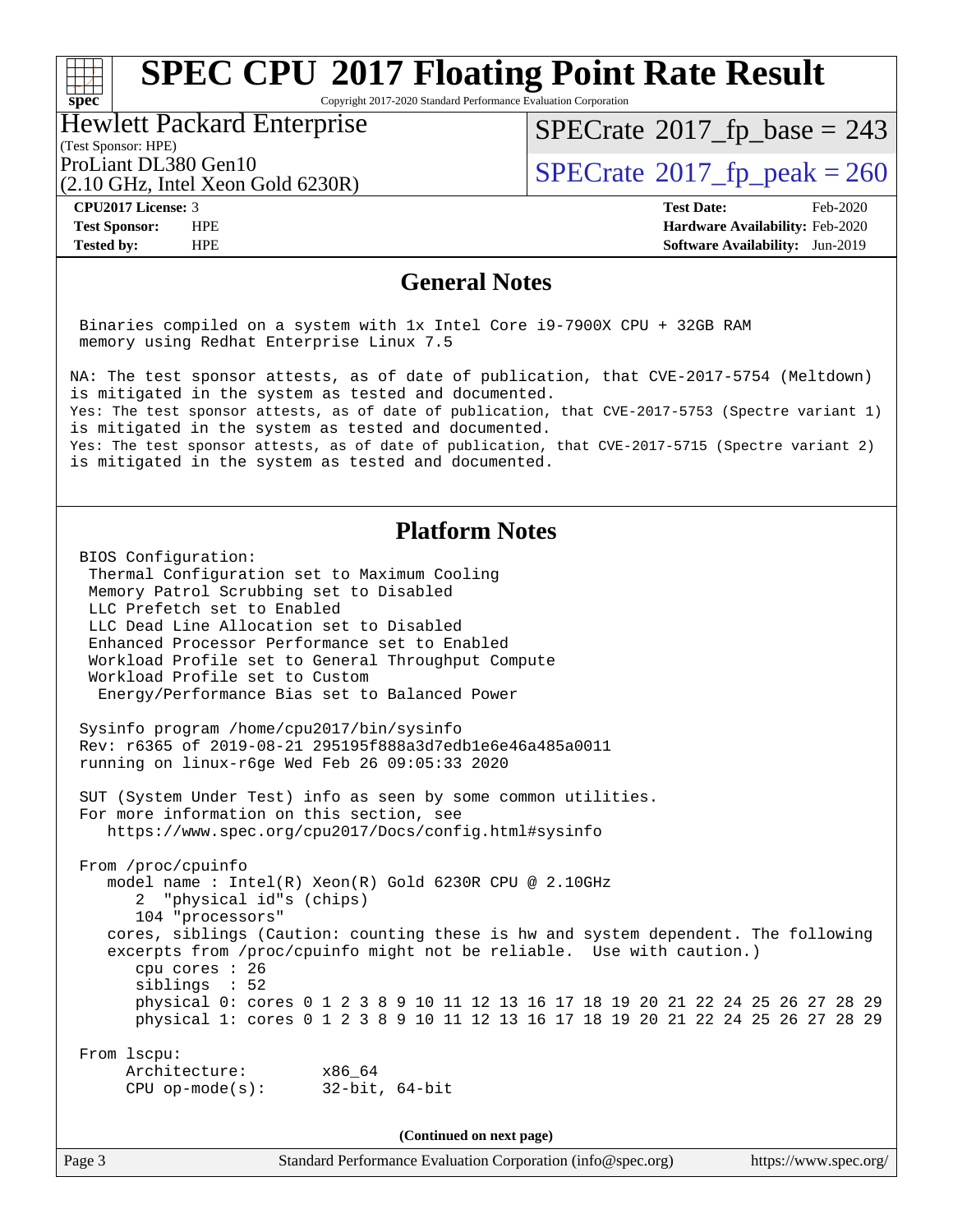#### a tim **[spec](http://www.spec.org/)**

# **[SPEC CPU](http://www.spec.org/auto/cpu2017/Docs/result-fields.html#SPECCPU2017FloatingPointRateResult)[2017 Floating Point Rate Result](http://www.spec.org/auto/cpu2017/Docs/result-fields.html#SPECCPU2017FloatingPointRateResult)**

Copyright 2017-2020 Standard Performance Evaluation Corporation

#### Hewlett Packard Enterprise

(Test Sponsor: HPE)

 $SPECTate$ <sup>®</sup>[2017\\_fp\\_base =](http://www.spec.org/auto/cpu2017/Docs/result-fields.html#SPECrate2017fpbase) 243

(2.10 GHz, Intel Xeon Gold 6230R)

ProLiant DL380 Gen10<br>(2.10 GHz, Intel Xeon Gold 6230R)  $\text{SPECrate}$  $\text{SPECrate}$  $\text{SPECrate}$ <sup>®</sup>[2017\\_fp\\_peak = 2](http://www.spec.org/auto/cpu2017/Docs/result-fields.html#SPECrate2017fppeak)60

**[CPU2017 License:](http://www.spec.org/auto/cpu2017/Docs/result-fields.html#CPU2017License)** 3 **[Test Date:](http://www.spec.org/auto/cpu2017/Docs/result-fields.html#TestDate)** Feb-2020 **[Test Sponsor:](http://www.spec.org/auto/cpu2017/Docs/result-fields.html#TestSponsor)** HPE **[Hardware Availability:](http://www.spec.org/auto/cpu2017/Docs/result-fields.html#HardwareAvailability)** Feb-2020 **[Tested by:](http://www.spec.org/auto/cpu2017/Docs/result-fields.html#Testedby)** HPE **[Software Availability:](http://www.spec.org/auto/cpu2017/Docs/result-fields.html#SoftwareAvailability)** Jun-2019

#### **[Platform Notes \(Continued\)](http://www.spec.org/auto/cpu2017/Docs/result-fields.html#PlatformNotes)**

 Byte Order: Little Endian Address sizes: 46 bits physical, 48 bits virtual CPU(s): 104 On-line CPU(s) list: 0-103 Thread(s) per core: 2 Core(s) per socket: 26  $Socket(s):$  NUMA node(s): 4 Vendor ID: GenuineIntel CPU family: 6 Model: 85 Model name: Intel(R) Xeon(R) Gold 6230R CPU @ 2.10GHz Stepping: CPU MHz: 2100.000 BogoMIPS: 4200.00 Virtualization: VT-x L1d cache: 32K L1i cache: 32K L2 cache: 1024K L3 cache: 36608K NUMA node0 CPU(s): 0-12,52-64 NUMA node1 CPU(s): 13-25,65-77 NUMA node2 CPU(s): 26-38,78-90 NUMA node3 CPU(s): 39-51,91-103 Flags: fpu vme de pse tsc msr pae mce cx8 apic sep mtrr pge mca cmov pat pse36 clflush dts acpi mmx fxsr sse sse2 ss ht tm pbe syscall nx pdpe1gb rdtscp lm constant\_tsc art arch\_perfmon pebs bts rep\_good nopl xtopology nonstop\_tsc cpuid aperfmperf pni pclmulqdq dtes64 monitor ds\_cpl vmx smx est tm2 ssse3 sdbg fma cx16 xtpr pdcm pcid dca sse4\_1 sse4\_2 x2apic movbe popcnt tsc\_deadline\_timer aes xsave avx f16c rdrand lahf\_lm abm 3dnowprefetch cpuid\_fault epb cat\_l3 cdp\_l3 invpcid\_single intel\_ppin ssbd mba ibrs ibpb stibp ibrs\_enhanced tpr\_shadow vnmi flexpriority ept vpid fsgsbase tsc\_adjust bmi1 hle avx2 smep bmi2 erms invpcid rtm cqm mpx rdt\_a avx512f avx512dq rdseed adx smap clflushopt clwb intel\_pt avx512cd avx512bw avx512vl xsaveopt xsavec xgetbv1 xsaves cqm\_llc cqm\_occup\_llc cqm\_mbm\_total cqm\_mbm\_local dtherm ida arat pln pts pku ospke avx512\_vnni md\_clear flush\_l1d arch\_capabilities /proc/cpuinfo cache data cache size : 36608 KB From numactl --hardware WARNING: a numactl 'node' might or might not correspond to a physical chip. available: 4 nodes (0-3)

 node 0 cpus: 0 1 2 3 4 5 6 7 8 9 10 11 12 52 53 54 55 56 57 58 59 60 61 62 63 64 node 0 size: 96357 MB node 0 free: 95935 MB node 1 cpus: 13 14 15 16 17 18 19 20 21 22 23 24 25 65 66 67 68 69 70 71 72 73 74 75 76

**(Continued on next page)**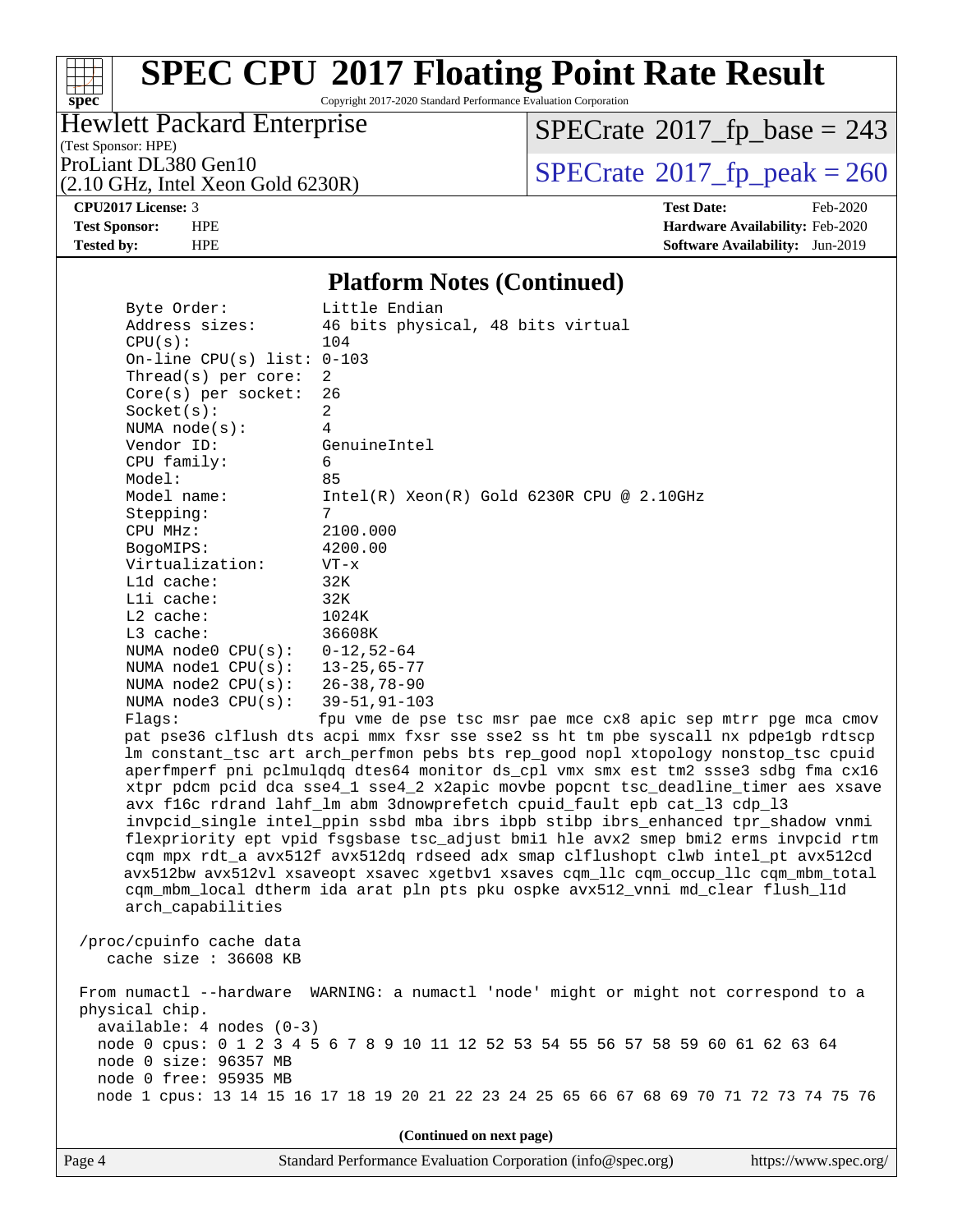#### $+\ +$ **[spec](http://www.spec.org/)**

# **[SPEC CPU](http://www.spec.org/auto/cpu2017/Docs/result-fields.html#SPECCPU2017FloatingPointRateResult)[2017 Floating Point Rate Result](http://www.spec.org/auto/cpu2017/Docs/result-fields.html#SPECCPU2017FloatingPointRateResult)**

Copyright 2017-2020 Standard Performance Evaluation Corporation

### Hewlett Packard Enterprise

(2.10 GHz, Intel Xeon Gold 6230R)

 $SPECTate$ <sup>®</sup>[2017\\_fp\\_base =](http://www.spec.org/auto/cpu2017/Docs/result-fields.html#SPECrate2017fpbase) 243

(Test Sponsor: HPE)

ProLiant DL380 Gen10<br>  $(2.10 \text{ GHz})$  Intel Xeon Gold 6230R)

**[CPU2017 License:](http://www.spec.org/auto/cpu2017/Docs/result-fields.html#CPU2017License)** 3 **[Test Date:](http://www.spec.org/auto/cpu2017/Docs/result-fields.html#TestDate)** Feb-2020 **[Test Sponsor:](http://www.spec.org/auto/cpu2017/Docs/result-fields.html#TestSponsor)** HPE **[Hardware Availability:](http://www.spec.org/auto/cpu2017/Docs/result-fields.html#HardwareAvailability)** Feb-2020 **[Tested by:](http://www.spec.org/auto/cpu2017/Docs/result-fields.html#Testedby)** HPE **[Software Availability:](http://www.spec.org/auto/cpu2017/Docs/result-fields.html#SoftwareAvailability)** Jun-2019

#### **[Platform Notes \(Continued\)](http://www.spec.org/auto/cpu2017/Docs/result-fields.html#PlatformNotes)**

 77 node 1 size: 96763 MB node 1 free: 94492 MB node 2 cpus: 26 27 28 29 30 31 32 33 34 35 36 37 38 78 79 80 81 82 83 84 85 86 87 88 89 90 node 2 size: 96733 MB node 2 free: 96452 MB node 3 cpus: 39 40 41 42 43 44 45 46 47 48 49 50 51 91 92 93 94 95 96 97 98 99 100 101 102 103 node 3 size: 96761 MB node 3 free: 96501 MB node distances: node 0 1 2 3 0: 10 21 31 31 1: 21 10 31 31 2: 31 31 10 21  $3: 31 31 21$  From /proc/meminfo MemTotal: 395894312 kB HugePages\_Total: 0 Hugepagesize: 2048 kB From /etc/\*release\* /etc/\*version\* os-release: NAME="SLES" VERSION="15-SP1" VERSION\_ID="15.1" PRETTY\_NAME="SUSE Linux Enterprise Server 15 SP1" ID="sles" ID\_LIKE="suse" ANSI\_COLOR="0;32" CPE\_NAME="cpe:/o:suse:sles:15:sp1" uname -a: Linux linux-r6ge 4.12.14-195-default #1 SMP Tue May 7 10:55:11 UTC 2019 (8fba516) x86\_64 x86\_64 x86\_64 GNU/Linux Kernel self-reported vulnerability status: CVE-2018-3620 (L1 Terminal Fault): Not affected Microarchitectural Data Sampling: Not affected CVE-2017-5754 (Meltdown): Not affected CVE-2018-3639 (Speculative Store Bypass): Mitigation: Speculative Store Bypass disabled via prctl and seccomp CVE-2017-5753 (Spectre variant 1): Mitigation: \_\_user pointer sanitization CVE-2017-5715 (Spectre variant 2): Mitigation: Enhanced IBRS, IBPB: conditional, **(Continued on next page)**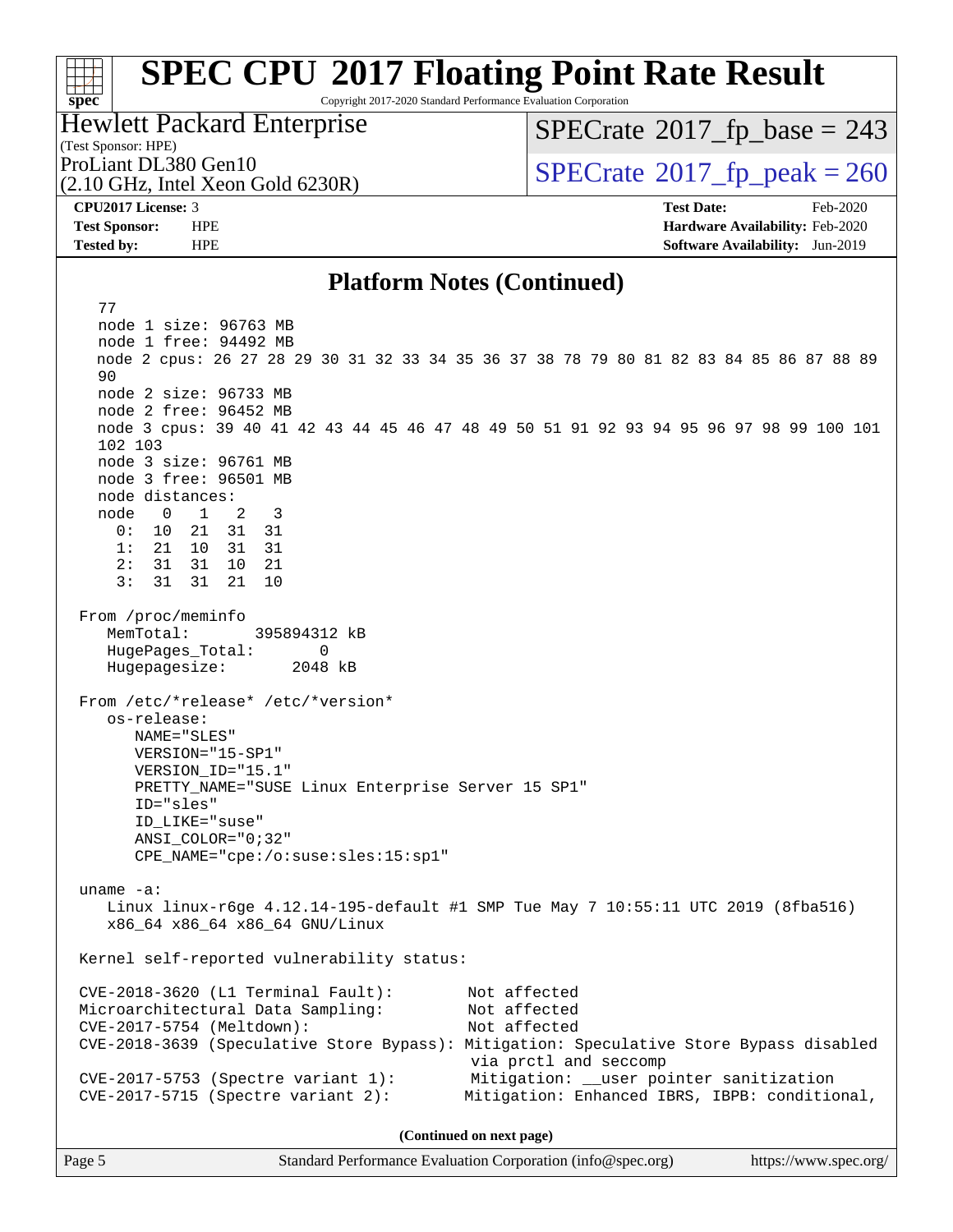Copyright 2017-2020 Standard Performance Evaluation Corporation

(Test Sponsor: HPE) Hewlett Packard Enterprise

 $SPECTate$ <sup>®</sup>[2017\\_fp\\_base =](http://www.spec.org/auto/cpu2017/Docs/result-fields.html#SPECrate2017fpbase) 243

(2.10 GHz, Intel Xeon Gold 6230R)

ProLiant DL380 Gen10<br>(2.10 GHz, Intel Xeon Gold 6230R)  $\text{SPECrate}$  $\text{SPECrate}$  $\text{SPECrate}$ <sup>®</sup>[2017\\_fp\\_peak = 2](http://www.spec.org/auto/cpu2017/Docs/result-fields.html#SPECrate2017fppeak)60

**[spec](http://www.spec.org/)**

a tim

**[CPU2017 License:](http://www.spec.org/auto/cpu2017/Docs/result-fields.html#CPU2017License)** 3 **[Test Date:](http://www.spec.org/auto/cpu2017/Docs/result-fields.html#TestDate)** Feb-2020 **[Test Sponsor:](http://www.spec.org/auto/cpu2017/Docs/result-fields.html#TestSponsor)** HPE **[Hardware Availability:](http://www.spec.org/auto/cpu2017/Docs/result-fields.html#HardwareAvailability)** Feb-2020 **[Tested by:](http://www.spec.org/auto/cpu2017/Docs/result-fields.html#Testedby)** HPE **[Software Availability:](http://www.spec.org/auto/cpu2017/Docs/result-fields.html#SoftwareAvailability)** Jun-2019

#### **[Platform Notes \(Continued\)](http://www.spec.org/auto/cpu2017/Docs/result-fields.html#PlatformNotes)**

RSB filling

run-level 3 Feb 26 09:03

 SPEC is set to: /home/cpu2017 Filesystem Type Size Used Avail Use% Mounted on /dev/sda2 btrfs 371G 139G 232G 38% /home

From /sys/devices/virtual/dmi/id<br>BIOS: HPE U30 11/13/2019 BIOS: HPE U30 11/13/2019 Vendor: HPE Product: ProLiant DL380 Gen10 Product Family: ProLiant Serial: 2M294204YX

 Additional information from dmidecode follows. WARNING: Use caution when you interpret this section. The 'dmidecode' program reads system data which is "intended to allow hardware to be accurately determined", but the intent may not be met, as there are frequent changes to hardware, firmware, and the "DMTF SMBIOS" standard. Memory:

24x UNKNOWN NOT AVAILABLE 16 GB 2 rank 2933

(End of data from sysinfo program)

#### **[Compiler Version Notes](http://www.spec.org/auto/cpu2017/Docs/result-fields.html#CompilerVersionNotes)**

| Page 6      | Standard Performance Evaluation Corporation (info@spec.org)                                                                                                                          | https://www.spec.org/ |
|-------------|--------------------------------------------------------------------------------------------------------------------------------------------------------------------------------------|-----------------------|
|             | (Continued on next page)                                                                                                                                                             |                       |
| $C++$ , $C$ | 511.povray_r(base, peak) 526.blender_r(base, peak)                                                                                                                                   |                       |
|             | Intel(R) $C++$ Intel(R) 64 Compiler for applications running on Intel(R) 64,<br>Version 19.0.4.227 Build 20190416<br>Copyright (C) 1985-2019 Intel Corporation. All rights reserved. |                       |
| $C++$       | 508. namd $r(base, peak)$ 510. parest $r(base, peak)$                                                                                                                                |                       |
|             | Intel(R) C Intel(R) 64 Compiler for applications running on Intel(R) 64,<br>Version 19.0.4.227 Build 20190416<br>Copyright (C) 1985-2019 Intel Corporation. All rights reserved.     |                       |
| C           | 519.1bm_r(base, peak) 538.imagick_r(base, peak)<br>$544.nab_r(base, peak)$                                                                                                           |                       |
|             |                                                                                                                                                                                      |                       |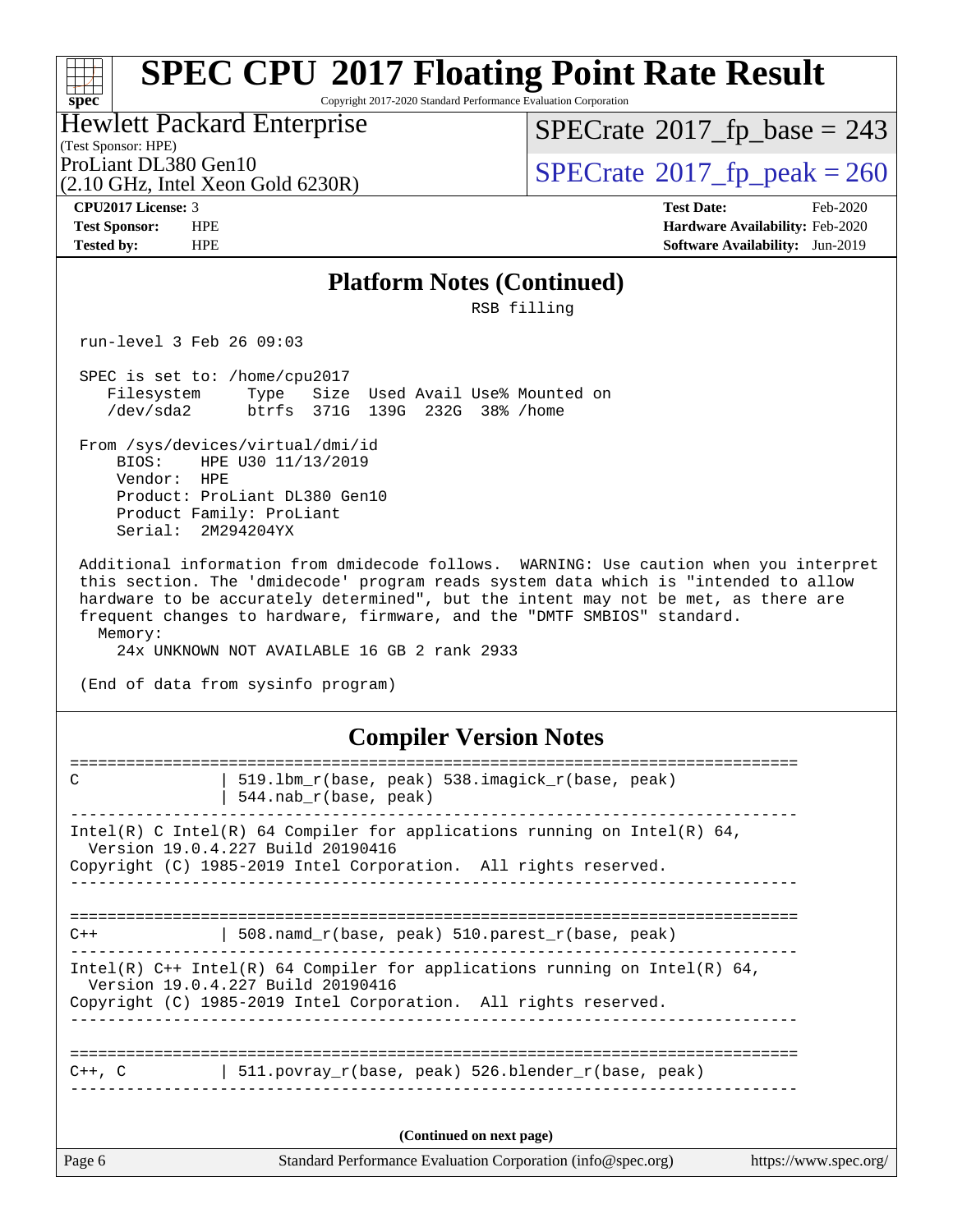

Copyright 2017-2020 Standard Performance Evaluation Corporation

Hewlett Packard Enterprise

 $SPECrate$ <sup>®</sup>[2017\\_fp\\_base =](http://www.spec.org/auto/cpu2017/Docs/result-fields.html#SPECrate2017fpbase) 243

## (Test Sponsor: HPE)

(2.10 GHz, Intel Xeon Gold 6230R)

ProLiant DL380 Gen10<br>  $(2.10 \text{ GHz} \cdot \text{Intel} \times \text{eon Gold } 6230\text{R})$  [SPECrate](http://www.spec.org/auto/cpu2017/Docs/result-fields.html#SPECrate2017fppeak)®[2017\\_fp\\_peak = 2](http://www.spec.org/auto/cpu2017/Docs/result-fields.html#SPECrate2017fppeak)60

**[CPU2017 License:](http://www.spec.org/auto/cpu2017/Docs/result-fields.html#CPU2017License)** 3 **[Test Date:](http://www.spec.org/auto/cpu2017/Docs/result-fields.html#TestDate)** Feb-2020 **[Test Sponsor:](http://www.spec.org/auto/cpu2017/Docs/result-fields.html#TestSponsor)** HPE **[Hardware Availability:](http://www.spec.org/auto/cpu2017/Docs/result-fields.html#HardwareAvailability)** Feb-2020 **[Tested by:](http://www.spec.org/auto/cpu2017/Docs/result-fields.html#Testedby)** HPE **[Software Availability:](http://www.spec.org/auto/cpu2017/Docs/result-fields.html#SoftwareAvailability)** Jun-2019

#### **[Compiler Version Notes \(Continued\)](http://www.spec.org/auto/cpu2017/Docs/result-fields.html#CompilerVersionNotes)**

| $Intel(R)$ C++ Intel(R) 64 Compiler for applications running on Intel(R) 64,<br>Version 19.0.4.227 Build 20190416<br>Copyright (C) 1985-2019 Intel Corporation. All rights reserved.<br>Intel(R) C Intel(R) 64 Compiler for applications running on Intel(R) 64,<br>Version 19.0.4.227 Build 20190416<br>Copyright (C) 1985-2019 Intel Corporation. All rights reserved.     |                                                                                                                                                                                                                                                                                                                                                                                                                                                                                                                                                                      |  |  |  |  |
|------------------------------------------------------------------------------------------------------------------------------------------------------------------------------------------------------------------------------------------------------------------------------------------------------------------------------------------------------------------------------|----------------------------------------------------------------------------------------------------------------------------------------------------------------------------------------------------------------------------------------------------------------------------------------------------------------------------------------------------------------------------------------------------------------------------------------------------------------------------------------------------------------------------------------------------------------------|--|--|--|--|
|                                                                                                                                                                                                                                                                                                                                                                              | C++, C, Fortran   507.cactuBSSN_r(base, peak)                                                                                                                                                                                                                                                                                                                                                                                                                                                                                                                        |  |  |  |  |
|                                                                                                                                                                                                                                                                                                                                                                              | Intel(R) $C++$ Intel(R) 64 Compiler for applications running on Intel(R) 64,<br>Version 19.0.4.227 Build 20190416<br>Copyright (C) 1985-2019 Intel Corporation. All rights reserved.<br>Intel(R) C Intel(R) 64 Compiler for applications running on Intel(R) 64,<br>Version 19.0.4.227 Build 20190416<br>Copyright (C) 1985-2019 Intel Corporation. All rights reserved.<br>$Intel(R)$ Fortran Intel(R) 64 Compiler for applications running on Intel(R)<br>64, Version 19.0.4.227 Build 20190416<br>Copyright (C) 1985-2019 Intel Corporation. All rights reserved. |  |  |  |  |
| Fortran                                                                                                                                                                                                                                                                                                                                                                      | 503.bwaves_r(base, peak) 549.fotonik3d_r(base, peak)<br>  554.roms_r(base, peak)                                                                                                                                                                                                                                                                                                                                                                                                                                                                                     |  |  |  |  |
|                                                                                                                                                                                                                                                                                                                                                                              | $Intel(R)$ Fortran Intel(R) 64 Compiler for applications running on Intel(R)<br>64, Version 19.0.4.227 Build 20190416<br>Copyright (C) 1985-2019 Intel Corporation. All rights reserved.<br><u>Listelle Listelle Liste</u>                                                                                                                                                                                                                                                                                                                                           |  |  |  |  |
|                                                                                                                                                                                                                                                                                                                                                                              | Fortran, C $\vert$ 521.wrf_r(base, peak) 527.cam4_r(base, peak)                                                                                                                                                                                                                                                                                                                                                                                                                                                                                                      |  |  |  |  |
| $Intel(R)$ Fortran Intel(R) 64 Compiler for applications running on Intel(R)<br>64, Version 19.0.4.227 Build 20190416<br>Copyright (C) 1985-2019 Intel Corporation. All rights reserved.<br>Intel(R) C Intel(R) 64 Compiler for applications running on Intel(R) 64,<br>Version 19.0.4.227 Build 20190416<br>Copyright (C) 1985-2019 Intel Corporation. All rights reserved. |                                                                                                                                                                                                                                                                                                                                                                                                                                                                                                                                                                      |  |  |  |  |

### **[Base Compiler Invocation](http://www.spec.org/auto/cpu2017/Docs/result-fields.html#BaseCompilerInvocation)**

[C benchmarks:](http://www.spec.org/auto/cpu2017/Docs/result-fields.html#Cbenchmarks) [icc -m64 -std=c11](http://www.spec.org/cpu2017/results/res2020q1/cpu2017-20200302-21050.flags.html#user_CCbase_intel_icc_64bit_c11_33ee0cdaae7deeeab2a9725423ba97205ce30f63b9926c2519791662299b76a0318f32ddfffdc46587804de3178b4f9328c46fa7c2b0cd779d7a61945c91cd35)

**(Continued on next page)**

Page 7 Standard Performance Evaluation Corporation [\(info@spec.org\)](mailto:info@spec.org) <https://www.spec.org/>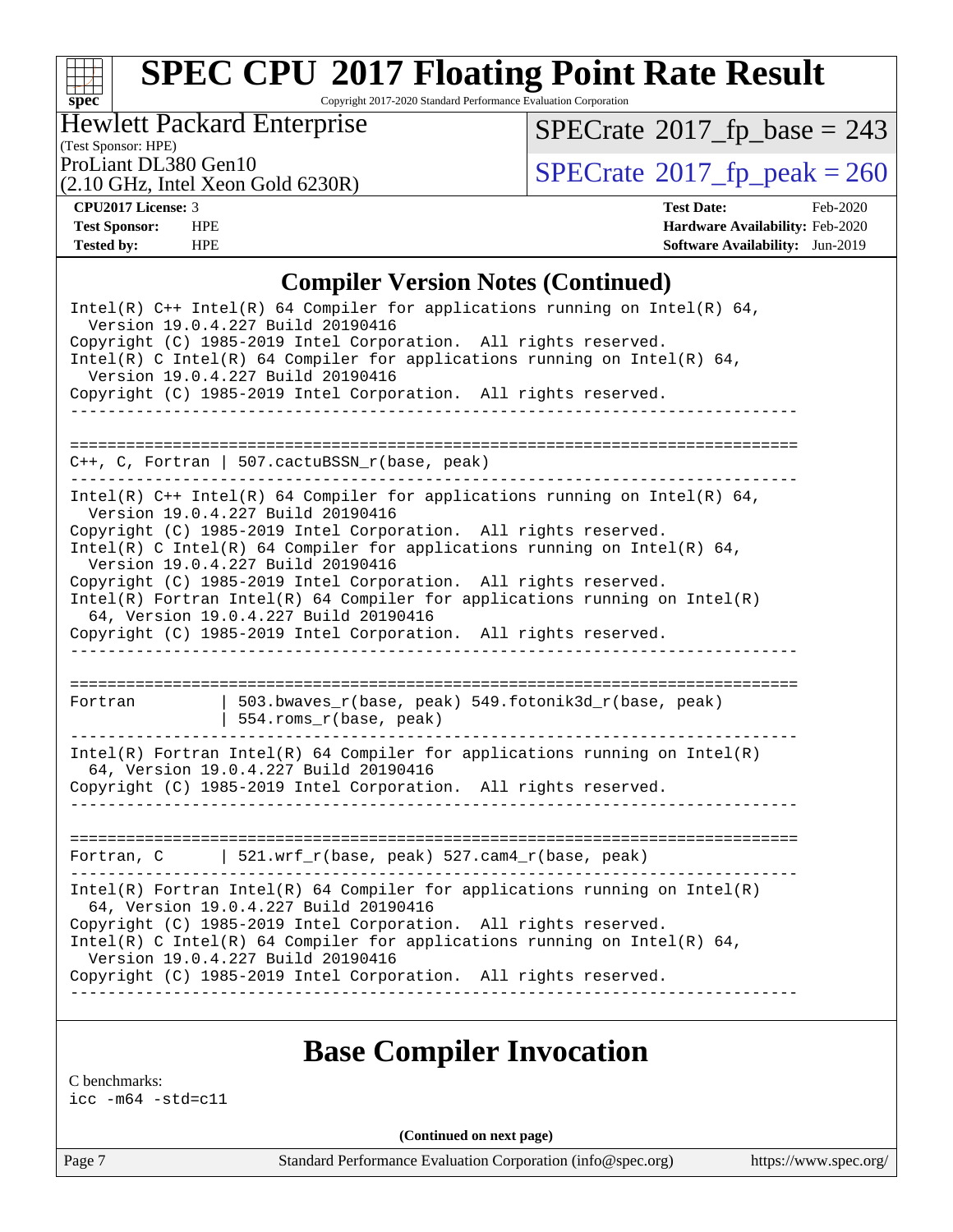

Copyright 2017-2020 Standard Performance Evaluation Corporation

### Hewlett Packard Enterprise

(Test Sponsor: HPE)

 $SPECTate$ <sup>®</sup>[2017\\_fp\\_base =](http://www.spec.org/auto/cpu2017/Docs/result-fields.html#SPECrate2017fpbase) 243

(2.10 GHz, Intel Xeon Gold 6230R)

ProLiant DL380 Gen10<br>(2.10 GHz, Intel Xeon Gold 6230R)  $\text{SPECrate}$  $\text{SPECrate}$  $\text{SPECrate}$ <sup>®</sup>[2017\\_fp\\_peak = 2](http://www.spec.org/auto/cpu2017/Docs/result-fields.html#SPECrate2017fppeak)60

**[CPU2017 License:](http://www.spec.org/auto/cpu2017/Docs/result-fields.html#CPU2017License)** 3 **[Test Date:](http://www.spec.org/auto/cpu2017/Docs/result-fields.html#TestDate)** Feb-2020 **[Test Sponsor:](http://www.spec.org/auto/cpu2017/Docs/result-fields.html#TestSponsor)** HPE **[Hardware Availability:](http://www.spec.org/auto/cpu2017/Docs/result-fields.html#HardwareAvailability)** Feb-2020 **[Tested by:](http://www.spec.org/auto/cpu2017/Docs/result-fields.html#Testedby)** HPE **[Software Availability:](http://www.spec.org/auto/cpu2017/Docs/result-fields.html#SoftwareAvailability)** Jun-2019

### **[Base Compiler Invocation \(Continued\)](http://www.spec.org/auto/cpu2017/Docs/result-fields.html#BaseCompilerInvocation)**

[C++ benchmarks](http://www.spec.org/auto/cpu2017/Docs/result-fields.html#CXXbenchmarks): [icpc -m64](http://www.spec.org/cpu2017/results/res2020q1/cpu2017-20200302-21050.flags.html#user_CXXbase_intel_icpc_64bit_4ecb2543ae3f1412ef961e0650ca070fec7b7afdcd6ed48761b84423119d1bf6bdf5cad15b44d48e7256388bc77273b966e5eb805aefd121eb22e9299b2ec9d9)

[Fortran benchmarks](http://www.spec.org/auto/cpu2017/Docs/result-fields.html#Fortranbenchmarks): [ifort -m64](http://www.spec.org/cpu2017/results/res2020q1/cpu2017-20200302-21050.flags.html#user_FCbase_intel_ifort_64bit_24f2bb282fbaeffd6157abe4f878425411749daecae9a33200eee2bee2fe76f3b89351d69a8130dd5949958ce389cf37ff59a95e7a40d588e8d3a57e0c3fd751)

[Benchmarks using both Fortran and C:](http://www.spec.org/auto/cpu2017/Docs/result-fields.html#BenchmarksusingbothFortranandC) [ifort -m64](http://www.spec.org/cpu2017/results/res2020q1/cpu2017-20200302-21050.flags.html#user_CC_FCbase_intel_ifort_64bit_24f2bb282fbaeffd6157abe4f878425411749daecae9a33200eee2bee2fe76f3b89351d69a8130dd5949958ce389cf37ff59a95e7a40d588e8d3a57e0c3fd751) [icc -m64 -std=c11](http://www.spec.org/cpu2017/results/res2020q1/cpu2017-20200302-21050.flags.html#user_CC_FCbase_intel_icc_64bit_c11_33ee0cdaae7deeeab2a9725423ba97205ce30f63b9926c2519791662299b76a0318f32ddfffdc46587804de3178b4f9328c46fa7c2b0cd779d7a61945c91cd35)

[Benchmarks using both C and C++](http://www.spec.org/auto/cpu2017/Docs/result-fields.html#BenchmarksusingbothCandCXX): [icpc -m64](http://www.spec.org/cpu2017/results/res2020q1/cpu2017-20200302-21050.flags.html#user_CC_CXXbase_intel_icpc_64bit_4ecb2543ae3f1412ef961e0650ca070fec7b7afdcd6ed48761b84423119d1bf6bdf5cad15b44d48e7256388bc77273b966e5eb805aefd121eb22e9299b2ec9d9) [icc -m64 -std=c11](http://www.spec.org/cpu2017/results/res2020q1/cpu2017-20200302-21050.flags.html#user_CC_CXXbase_intel_icc_64bit_c11_33ee0cdaae7deeeab2a9725423ba97205ce30f63b9926c2519791662299b76a0318f32ddfffdc46587804de3178b4f9328c46fa7c2b0cd779d7a61945c91cd35)

[Benchmarks using Fortran, C, and C++:](http://www.spec.org/auto/cpu2017/Docs/result-fields.html#BenchmarksusingFortranCandCXX) [icpc -m64](http://www.spec.org/cpu2017/results/res2020q1/cpu2017-20200302-21050.flags.html#user_CC_CXX_FCbase_intel_icpc_64bit_4ecb2543ae3f1412ef961e0650ca070fec7b7afdcd6ed48761b84423119d1bf6bdf5cad15b44d48e7256388bc77273b966e5eb805aefd121eb22e9299b2ec9d9) [icc -m64 -std=c11](http://www.spec.org/cpu2017/results/res2020q1/cpu2017-20200302-21050.flags.html#user_CC_CXX_FCbase_intel_icc_64bit_c11_33ee0cdaae7deeeab2a9725423ba97205ce30f63b9926c2519791662299b76a0318f32ddfffdc46587804de3178b4f9328c46fa7c2b0cd779d7a61945c91cd35) [ifort -m64](http://www.spec.org/cpu2017/results/res2020q1/cpu2017-20200302-21050.flags.html#user_CC_CXX_FCbase_intel_ifort_64bit_24f2bb282fbaeffd6157abe4f878425411749daecae9a33200eee2bee2fe76f3b89351d69a8130dd5949958ce389cf37ff59a95e7a40d588e8d3a57e0c3fd751)

### **[Base Portability Flags](http://www.spec.org/auto/cpu2017/Docs/result-fields.html#BasePortabilityFlags)**

 503.bwaves\_r: [-DSPEC\\_LP64](http://www.spec.org/cpu2017/results/res2020q1/cpu2017-20200302-21050.flags.html#suite_basePORTABILITY503_bwaves_r_DSPEC_LP64) 507.cactuBSSN\_r: [-DSPEC\\_LP64](http://www.spec.org/cpu2017/results/res2020q1/cpu2017-20200302-21050.flags.html#suite_basePORTABILITY507_cactuBSSN_r_DSPEC_LP64) 508.namd\_r: [-DSPEC\\_LP64](http://www.spec.org/cpu2017/results/res2020q1/cpu2017-20200302-21050.flags.html#suite_basePORTABILITY508_namd_r_DSPEC_LP64) 510.parest\_r: [-DSPEC\\_LP64](http://www.spec.org/cpu2017/results/res2020q1/cpu2017-20200302-21050.flags.html#suite_basePORTABILITY510_parest_r_DSPEC_LP64) 511.povray\_r: [-DSPEC\\_LP64](http://www.spec.org/cpu2017/results/res2020q1/cpu2017-20200302-21050.flags.html#suite_basePORTABILITY511_povray_r_DSPEC_LP64) 519.lbm\_r: [-DSPEC\\_LP64](http://www.spec.org/cpu2017/results/res2020q1/cpu2017-20200302-21050.flags.html#suite_basePORTABILITY519_lbm_r_DSPEC_LP64) 521.wrf\_r: [-DSPEC\\_LP64](http://www.spec.org/cpu2017/results/res2020q1/cpu2017-20200302-21050.flags.html#suite_basePORTABILITY521_wrf_r_DSPEC_LP64) [-DSPEC\\_CASE\\_FLAG](http://www.spec.org/cpu2017/results/res2020q1/cpu2017-20200302-21050.flags.html#b521.wrf_r_baseCPORTABILITY_DSPEC_CASE_FLAG) [-convert big\\_endian](http://www.spec.org/cpu2017/results/res2020q1/cpu2017-20200302-21050.flags.html#user_baseFPORTABILITY521_wrf_r_convert_big_endian_c3194028bc08c63ac5d04de18c48ce6d347e4e562e8892b8bdbdc0214820426deb8554edfa529a3fb25a586e65a3d812c835984020483e7e73212c4d31a38223) 526.blender\_r: [-DSPEC\\_LP64](http://www.spec.org/cpu2017/results/res2020q1/cpu2017-20200302-21050.flags.html#suite_basePORTABILITY526_blender_r_DSPEC_LP64) [-DSPEC\\_LINUX](http://www.spec.org/cpu2017/results/res2020q1/cpu2017-20200302-21050.flags.html#b526.blender_r_baseCPORTABILITY_DSPEC_LINUX) [-funsigned-char](http://www.spec.org/cpu2017/results/res2020q1/cpu2017-20200302-21050.flags.html#user_baseCPORTABILITY526_blender_r_force_uchar_40c60f00ab013830e2dd6774aeded3ff59883ba5a1fc5fc14077f794d777847726e2a5858cbc7672e36e1b067e7e5c1d9a74f7176df07886a243d7cc18edfe67) 527.cam4\_r: [-DSPEC\\_LP64](http://www.spec.org/cpu2017/results/res2020q1/cpu2017-20200302-21050.flags.html#suite_basePORTABILITY527_cam4_r_DSPEC_LP64) [-DSPEC\\_CASE\\_FLAG](http://www.spec.org/cpu2017/results/res2020q1/cpu2017-20200302-21050.flags.html#b527.cam4_r_baseCPORTABILITY_DSPEC_CASE_FLAG) 538.imagick\_r: [-DSPEC\\_LP64](http://www.spec.org/cpu2017/results/res2020q1/cpu2017-20200302-21050.flags.html#suite_basePORTABILITY538_imagick_r_DSPEC_LP64) 544.nab\_r: [-DSPEC\\_LP64](http://www.spec.org/cpu2017/results/res2020q1/cpu2017-20200302-21050.flags.html#suite_basePORTABILITY544_nab_r_DSPEC_LP64) 549.fotonik3d\_r: [-DSPEC\\_LP64](http://www.spec.org/cpu2017/results/res2020q1/cpu2017-20200302-21050.flags.html#suite_basePORTABILITY549_fotonik3d_r_DSPEC_LP64) 554.roms\_r: [-DSPEC\\_LP64](http://www.spec.org/cpu2017/results/res2020q1/cpu2017-20200302-21050.flags.html#suite_basePORTABILITY554_roms_r_DSPEC_LP64)

### **[Base Optimization Flags](http://www.spec.org/auto/cpu2017/Docs/result-fields.html#BaseOptimizationFlags)**

[C benchmarks](http://www.spec.org/auto/cpu2017/Docs/result-fields.html#Cbenchmarks):

[-xCORE-AVX2](http://www.spec.org/cpu2017/results/res2020q1/cpu2017-20200302-21050.flags.html#user_CCbase_f-xCORE-AVX2) [-ipo](http://www.spec.org/cpu2017/results/res2020q1/cpu2017-20200302-21050.flags.html#user_CCbase_f-ipo) [-O3](http://www.spec.org/cpu2017/results/res2020q1/cpu2017-20200302-21050.flags.html#user_CCbase_f-O3) [-no-prec-div](http://www.spec.org/cpu2017/results/res2020q1/cpu2017-20200302-21050.flags.html#user_CCbase_f-no-prec-div) [-qopt-prefetch](http://www.spec.org/cpu2017/results/res2020q1/cpu2017-20200302-21050.flags.html#user_CCbase_f-qopt-prefetch) [-ffinite-math-only](http://www.spec.org/cpu2017/results/res2020q1/cpu2017-20200302-21050.flags.html#user_CCbase_f_finite_math_only_cb91587bd2077682c4b38af759c288ed7c732db004271a9512da14a4f8007909a5f1427ecbf1a0fb78ff2a814402c6114ac565ca162485bbcae155b5e4258871) [-qopt-mem-layout-trans=4](http://www.spec.org/cpu2017/results/res2020q1/cpu2017-20200302-21050.flags.html#user_CCbase_f-qopt-mem-layout-trans_fa39e755916c150a61361b7846f310bcdf6f04e385ef281cadf3647acec3f0ae266d1a1d22d972a7087a248fd4e6ca390a3634700869573d231a252c784941a8)

[C++ benchmarks:](http://www.spec.org/auto/cpu2017/Docs/result-fields.html#CXXbenchmarks)

[-xCORE-AVX2](http://www.spec.org/cpu2017/results/res2020q1/cpu2017-20200302-21050.flags.html#user_CXXbase_f-xCORE-AVX2) [-ipo](http://www.spec.org/cpu2017/results/res2020q1/cpu2017-20200302-21050.flags.html#user_CXXbase_f-ipo) [-O3](http://www.spec.org/cpu2017/results/res2020q1/cpu2017-20200302-21050.flags.html#user_CXXbase_f-O3) [-no-prec-div](http://www.spec.org/cpu2017/results/res2020q1/cpu2017-20200302-21050.flags.html#user_CXXbase_f-no-prec-div) [-qopt-prefetch](http://www.spec.org/cpu2017/results/res2020q1/cpu2017-20200302-21050.flags.html#user_CXXbase_f-qopt-prefetch) [-ffinite-math-only](http://www.spec.org/cpu2017/results/res2020q1/cpu2017-20200302-21050.flags.html#user_CXXbase_f_finite_math_only_cb91587bd2077682c4b38af759c288ed7c732db004271a9512da14a4f8007909a5f1427ecbf1a0fb78ff2a814402c6114ac565ca162485bbcae155b5e4258871) [-qopt-mem-layout-trans=4](http://www.spec.org/cpu2017/results/res2020q1/cpu2017-20200302-21050.flags.html#user_CXXbase_f-qopt-mem-layout-trans_fa39e755916c150a61361b7846f310bcdf6f04e385ef281cadf3647acec3f0ae266d1a1d22d972a7087a248fd4e6ca390a3634700869573d231a252c784941a8)

**(Continued on next page)**

Page 8 Standard Performance Evaluation Corporation [\(info@spec.org\)](mailto:info@spec.org) <https://www.spec.org/>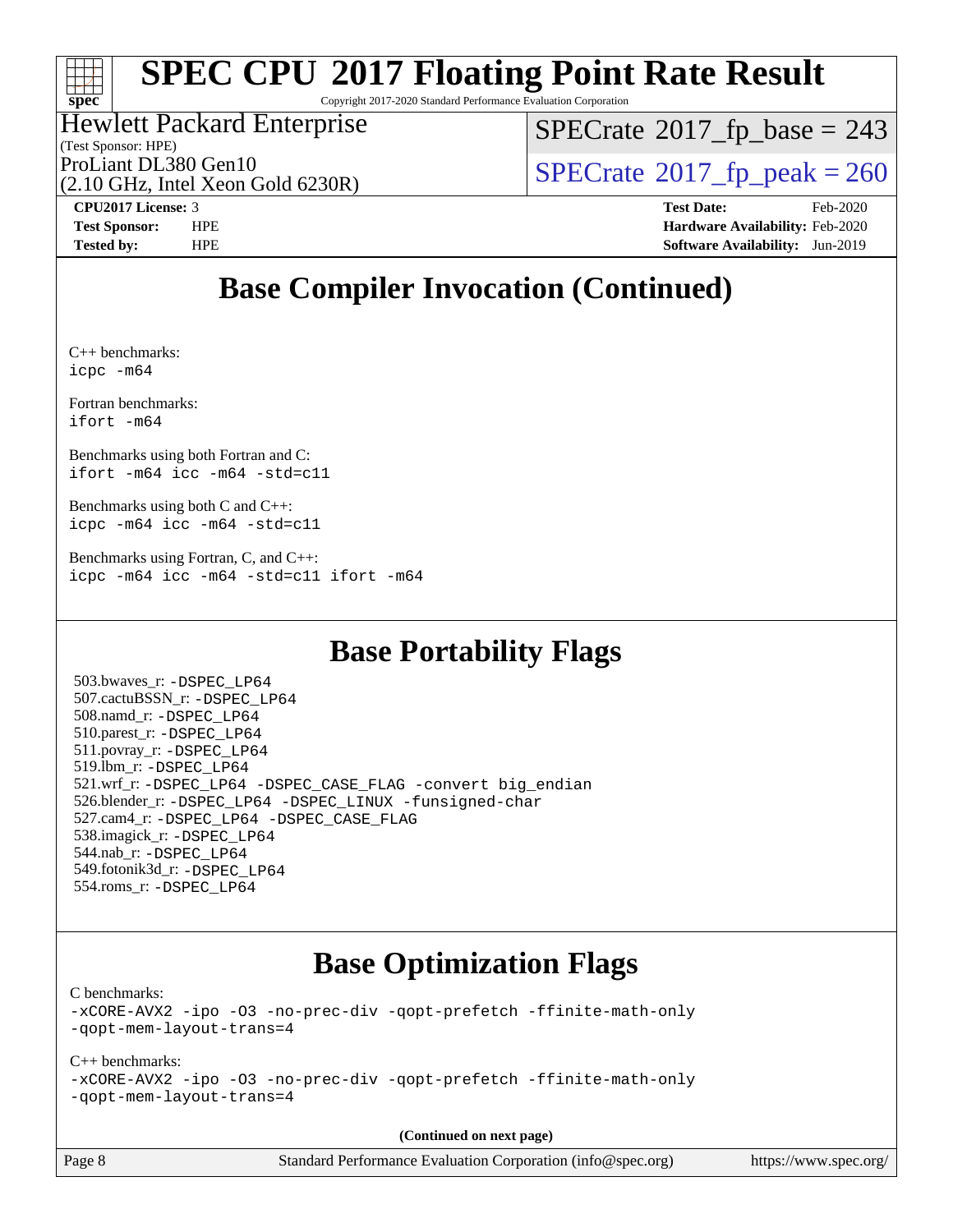#### H F **[spec](http://www.spec.org/)**

# **[SPEC CPU](http://www.spec.org/auto/cpu2017/Docs/result-fields.html#SPECCPU2017FloatingPointRateResult)[2017 Floating Point Rate Result](http://www.spec.org/auto/cpu2017/Docs/result-fields.html#SPECCPU2017FloatingPointRateResult)**

Copyright 2017-2020 Standard Performance Evaluation Corporation

### Hewlett Packard Enterprise

(Test Sponsor: HPE)

 $SPECTate$ <sup>®</sup>[2017\\_fp\\_base =](http://www.spec.org/auto/cpu2017/Docs/result-fields.html#SPECrate2017fpbase) 243

(2.10 GHz, Intel Xeon Gold 6230R)

ProLiant DL380 Gen10<br>(2.10 GHz, Intel Xeon Gold 6230R)  $\text{SPECrate}$  $\text{SPECrate}$  $\text{SPECrate}$ <sup>®</sup>[2017\\_fp\\_peak = 2](http://www.spec.org/auto/cpu2017/Docs/result-fields.html#SPECrate2017fppeak)60

**[CPU2017 License:](http://www.spec.org/auto/cpu2017/Docs/result-fields.html#CPU2017License)** 3 **[Test Date:](http://www.spec.org/auto/cpu2017/Docs/result-fields.html#TestDate)** Feb-2020 **[Test Sponsor:](http://www.spec.org/auto/cpu2017/Docs/result-fields.html#TestSponsor)** HPE **[Hardware Availability:](http://www.spec.org/auto/cpu2017/Docs/result-fields.html#HardwareAvailability)** Feb-2020 **[Tested by:](http://www.spec.org/auto/cpu2017/Docs/result-fields.html#Testedby)** HPE **[Software Availability:](http://www.spec.org/auto/cpu2017/Docs/result-fields.html#SoftwareAvailability)** Jun-2019

### **[Base Optimization Flags \(Continued\)](http://www.spec.org/auto/cpu2017/Docs/result-fields.html#BaseOptimizationFlags)**

[Fortran benchmarks](http://www.spec.org/auto/cpu2017/Docs/result-fields.html#Fortranbenchmarks):

[-xCORE-AVX2](http://www.spec.org/cpu2017/results/res2020q1/cpu2017-20200302-21050.flags.html#user_FCbase_f-xCORE-AVX2) [-ipo](http://www.spec.org/cpu2017/results/res2020q1/cpu2017-20200302-21050.flags.html#user_FCbase_f-ipo) [-O3](http://www.spec.org/cpu2017/results/res2020q1/cpu2017-20200302-21050.flags.html#user_FCbase_f-O3) [-no-prec-div](http://www.spec.org/cpu2017/results/res2020q1/cpu2017-20200302-21050.flags.html#user_FCbase_f-no-prec-div) [-qopt-prefetch](http://www.spec.org/cpu2017/results/res2020q1/cpu2017-20200302-21050.flags.html#user_FCbase_f-qopt-prefetch) [-ffinite-math-only](http://www.spec.org/cpu2017/results/res2020q1/cpu2017-20200302-21050.flags.html#user_FCbase_f_finite_math_only_cb91587bd2077682c4b38af759c288ed7c732db004271a9512da14a4f8007909a5f1427ecbf1a0fb78ff2a814402c6114ac565ca162485bbcae155b5e4258871) [-qopt-mem-layout-trans=4](http://www.spec.org/cpu2017/results/res2020q1/cpu2017-20200302-21050.flags.html#user_FCbase_f-qopt-mem-layout-trans_fa39e755916c150a61361b7846f310bcdf6f04e385ef281cadf3647acec3f0ae266d1a1d22d972a7087a248fd4e6ca390a3634700869573d231a252c784941a8) [-auto](http://www.spec.org/cpu2017/results/res2020q1/cpu2017-20200302-21050.flags.html#user_FCbase_f-auto) [-nostandard-realloc-lhs](http://www.spec.org/cpu2017/results/res2020q1/cpu2017-20200302-21050.flags.html#user_FCbase_f_2003_std_realloc_82b4557e90729c0f113870c07e44d33d6f5a304b4f63d4c15d2d0f1fab99f5daaed73bdb9275d9ae411527f28b936061aa8b9c8f2d63842963b95c9dd6426b8a) [-align array32byte](http://www.spec.org/cpu2017/results/res2020q1/cpu2017-20200302-21050.flags.html#user_FCbase_align_array32byte_b982fe038af199962ba9a80c053b8342c548c85b40b8e86eb3cc33dee0d7986a4af373ac2d51c3f7cf710a18d62fdce2948f201cd044323541f22fc0fffc51b6)

[Benchmarks using both Fortran and C](http://www.spec.org/auto/cpu2017/Docs/result-fields.html#BenchmarksusingbothFortranandC): [-xCORE-AVX2](http://www.spec.org/cpu2017/results/res2020q1/cpu2017-20200302-21050.flags.html#user_CC_FCbase_f-xCORE-AVX2) [-ipo](http://www.spec.org/cpu2017/results/res2020q1/cpu2017-20200302-21050.flags.html#user_CC_FCbase_f-ipo) [-O3](http://www.spec.org/cpu2017/results/res2020q1/cpu2017-20200302-21050.flags.html#user_CC_FCbase_f-O3) [-no-prec-div](http://www.spec.org/cpu2017/results/res2020q1/cpu2017-20200302-21050.flags.html#user_CC_FCbase_f-no-prec-div) [-qopt-prefetch](http://www.spec.org/cpu2017/results/res2020q1/cpu2017-20200302-21050.flags.html#user_CC_FCbase_f-qopt-prefetch) [-ffinite-math-only](http://www.spec.org/cpu2017/results/res2020q1/cpu2017-20200302-21050.flags.html#user_CC_FCbase_f_finite_math_only_cb91587bd2077682c4b38af759c288ed7c732db004271a9512da14a4f8007909a5f1427ecbf1a0fb78ff2a814402c6114ac565ca162485bbcae155b5e4258871) [-qopt-mem-layout-trans=4](http://www.spec.org/cpu2017/results/res2020q1/cpu2017-20200302-21050.flags.html#user_CC_FCbase_f-qopt-mem-layout-trans_fa39e755916c150a61361b7846f310bcdf6f04e385ef281cadf3647acec3f0ae266d1a1d22d972a7087a248fd4e6ca390a3634700869573d231a252c784941a8) [-auto](http://www.spec.org/cpu2017/results/res2020q1/cpu2017-20200302-21050.flags.html#user_CC_FCbase_f-auto) [-nostandard-realloc-lhs](http://www.spec.org/cpu2017/results/res2020q1/cpu2017-20200302-21050.flags.html#user_CC_FCbase_f_2003_std_realloc_82b4557e90729c0f113870c07e44d33d6f5a304b4f63d4c15d2d0f1fab99f5daaed73bdb9275d9ae411527f28b936061aa8b9c8f2d63842963b95c9dd6426b8a)

[-align array32byte](http://www.spec.org/cpu2017/results/res2020q1/cpu2017-20200302-21050.flags.html#user_CC_FCbase_align_array32byte_b982fe038af199962ba9a80c053b8342c548c85b40b8e86eb3cc33dee0d7986a4af373ac2d51c3f7cf710a18d62fdce2948f201cd044323541f22fc0fffc51b6)

#### [Benchmarks using both C and C++](http://www.spec.org/auto/cpu2017/Docs/result-fields.html#BenchmarksusingbothCandCXX): [-xCORE-AVX2](http://www.spec.org/cpu2017/results/res2020q1/cpu2017-20200302-21050.flags.html#user_CC_CXXbase_f-xCORE-AVX2) [-ipo](http://www.spec.org/cpu2017/results/res2020q1/cpu2017-20200302-21050.flags.html#user_CC_CXXbase_f-ipo) [-O3](http://www.spec.org/cpu2017/results/res2020q1/cpu2017-20200302-21050.flags.html#user_CC_CXXbase_f-O3) [-no-prec-div](http://www.spec.org/cpu2017/results/res2020q1/cpu2017-20200302-21050.flags.html#user_CC_CXXbase_f-no-prec-div) [-qopt-prefetch](http://www.spec.org/cpu2017/results/res2020q1/cpu2017-20200302-21050.flags.html#user_CC_CXXbase_f-qopt-prefetch) [-ffinite-math-only](http://www.spec.org/cpu2017/results/res2020q1/cpu2017-20200302-21050.flags.html#user_CC_CXXbase_f_finite_math_only_cb91587bd2077682c4b38af759c288ed7c732db004271a9512da14a4f8007909a5f1427ecbf1a0fb78ff2a814402c6114ac565ca162485bbcae155b5e4258871) [-qopt-mem-layout-trans=4](http://www.spec.org/cpu2017/results/res2020q1/cpu2017-20200302-21050.flags.html#user_CC_CXXbase_f-qopt-mem-layout-trans_fa39e755916c150a61361b7846f310bcdf6f04e385ef281cadf3647acec3f0ae266d1a1d22d972a7087a248fd4e6ca390a3634700869573d231a252c784941a8)

#### [Benchmarks using Fortran, C, and C++:](http://www.spec.org/auto/cpu2017/Docs/result-fields.html#BenchmarksusingFortranCandCXX)

[-xCORE-AVX2](http://www.spec.org/cpu2017/results/res2020q1/cpu2017-20200302-21050.flags.html#user_CC_CXX_FCbase_f-xCORE-AVX2) [-ipo](http://www.spec.org/cpu2017/results/res2020q1/cpu2017-20200302-21050.flags.html#user_CC_CXX_FCbase_f-ipo) [-O3](http://www.spec.org/cpu2017/results/res2020q1/cpu2017-20200302-21050.flags.html#user_CC_CXX_FCbase_f-O3) [-no-prec-div](http://www.spec.org/cpu2017/results/res2020q1/cpu2017-20200302-21050.flags.html#user_CC_CXX_FCbase_f-no-prec-div) [-qopt-prefetch](http://www.spec.org/cpu2017/results/res2020q1/cpu2017-20200302-21050.flags.html#user_CC_CXX_FCbase_f-qopt-prefetch) [-ffinite-math-only](http://www.spec.org/cpu2017/results/res2020q1/cpu2017-20200302-21050.flags.html#user_CC_CXX_FCbase_f_finite_math_only_cb91587bd2077682c4b38af759c288ed7c732db004271a9512da14a4f8007909a5f1427ecbf1a0fb78ff2a814402c6114ac565ca162485bbcae155b5e4258871) [-qopt-mem-layout-trans=4](http://www.spec.org/cpu2017/results/res2020q1/cpu2017-20200302-21050.flags.html#user_CC_CXX_FCbase_f-qopt-mem-layout-trans_fa39e755916c150a61361b7846f310bcdf6f04e385ef281cadf3647acec3f0ae266d1a1d22d972a7087a248fd4e6ca390a3634700869573d231a252c784941a8) [-auto](http://www.spec.org/cpu2017/results/res2020q1/cpu2017-20200302-21050.flags.html#user_CC_CXX_FCbase_f-auto) [-nostandard-realloc-lhs](http://www.spec.org/cpu2017/results/res2020q1/cpu2017-20200302-21050.flags.html#user_CC_CXX_FCbase_f_2003_std_realloc_82b4557e90729c0f113870c07e44d33d6f5a304b4f63d4c15d2d0f1fab99f5daaed73bdb9275d9ae411527f28b936061aa8b9c8f2d63842963b95c9dd6426b8a) [-align array32byte](http://www.spec.org/cpu2017/results/res2020q1/cpu2017-20200302-21050.flags.html#user_CC_CXX_FCbase_align_array32byte_b982fe038af199962ba9a80c053b8342c548c85b40b8e86eb3cc33dee0d7986a4af373ac2d51c3f7cf710a18d62fdce2948f201cd044323541f22fc0fffc51b6)

### **[Peak Compiler Invocation](http://www.spec.org/auto/cpu2017/Docs/result-fields.html#PeakCompilerInvocation)**

[C benchmarks](http://www.spec.org/auto/cpu2017/Docs/result-fields.html#Cbenchmarks): [icc -m64 -std=c11](http://www.spec.org/cpu2017/results/res2020q1/cpu2017-20200302-21050.flags.html#user_CCpeak_intel_icc_64bit_c11_33ee0cdaae7deeeab2a9725423ba97205ce30f63b9926c2519791662299b76a0318f32ddfffdc46587804de3178b4f9328c46fa7c2b0cd779d7a61945c91cd35)

[C++ benchmarks:](http://www.spec.org/auto/cpu2017/Docs/result-fields.html#CXXbenchmarks) [icpc -m64](http://www.spec.org/cpu2017/results/res2020q1/cpu2017-20200302-21050.flags.html#user_CXXpeak_intel_icpc_64bit_4ecb2543ae3f1412ef961e0650ca070fec7b7afdcd6ed48761b84423119d1bf6bdf5cad15b44d48e7256388bc77273b966e5eb805aefd121eb22e9299b2ec9d9)

[Fortran benchmarks](http://www.spec.org/auto/cpu2017/Docs/result-fields.html#Fortranbenchmarks): [ifort -m64](http://www.spec.org/cpu2017/results/res2020q1/cpu2017-20200302-21050.flags.html#user_FCpeak_intel_ifort_64bit_24f2bb282fbaeffd6157abe4f878425411749daecae9a33200eee2bee2fe76f3b89351d69a8130dd5949958ce389cf37ff59a95e7a40d588e8d3a57e0c3fd751)

[Benchmarks using both Fortran and C](http://www.spec.org/auto/cpu2017/Docs/result-fields.html#BenchmarksusingbothFortranandC): [ifort -m64](http://www.spec.org/cpu2017/results/res2020q1/cpu2017-20200302-21050.flags.html#user_CC_FCpeak_intel_ifort_64bit_24f2bb282fbaeffd6157abe4f878425411749daecae9a33200eee2bee2fe76f3b89351d69a8130dd5949958ce389cf37ff59a95e7a40d588e8d3a57e0c3fd751) [icc -m64 -std=c11](http://www.spec.org/cpu2017/results/res2020q1/cpu2017-20200302-21050.flags.html#user_CC_FCpeak_intel_icc_64bit_c11_33ee0cdaae7deeeab2a9725423ba97205ce30f63b9926c2519791662299b76a0318f32ddfffdc46587804de3178b4f9328c46fa7c2b0cd779d7a61945c91cd35)

[Benchmarks using both C and C++](http://www.spec.org/auto/cpu2017/Docs/result-fields.html#BenchmarksusingbothCandCXX): [icpc -m64](http://www.spec.org/cpu2017/results/res2020q1/cpu2017-20200302-21050.flags.html#user_CC_CXXpeak_intel_icpc_64bit_4ecb2543ae3f1412ef961e0650ca070fec7b7afdcd6ed48761b84423119d1bf6bdf5cad15b44d48e7256388bc77273b966e5eb805aefd121eb22e9299b2ec9d9) [icc -m64 -std=c11](http://www.spec.org/cpu2017/results/res2020q1/cpu2017-20200302-21050.flags.html#user_CC_CXXpeak_intel_icc_64bit_c11_33ee0cdaae7deeeab2a9725423ba97205ce30f63b9926c2519791662299b76a0318f32ddfffdc46587804de3178b4f9328c46fa7c2b0cd779d7a61945c91cd35)

[Benchmarks using Fortran, C, and C++:](http://www.spec.org/auto/cpu2017/Docs/result-fields.html#BenchmarksusingFortranCandCXX) [icpc -m64](http://www.spec.org/cpu2017/results/res2020q1/cpu2017-20200302-21050.flags.html#user_CC_CXX_FCpeak_intel_icpc_64bit_4ecb2543ae3f1412ef961e0650ca070fec7b7afdcd6ed48761b84423119d1bf6bdf5cad15b44d48e7256388bc77273b966e5eb805aefd121eb22e9299b2ec9d9) [icc -m64 -std=c11](http://www.spec.org/cpu2017/results/res2020q1/cpu2017-20200302-21050.flags.html#user_CC_CXX_FCpeak_intel_icc_64bit_c11_33ee0cdaae7deeeab2a9725423ba97205ce30f63b9926c2519791662299b76a0318f32ddfffdc46587804de3178b4f9328c46fa7c2b0cd779d7a61945c91cd35) [ifort -m64](http://www.spec.org/cpu2017/results/res2020q1/cpu2017-20200302-21050.flags.html#user_CC_CXX_FCpeak_intel_ifort_64bit_24f2bb282fbaeffd6157abe4f878425411749daecae9a33200eee2bee2fe76f3b89351d69a8130dd5949958ce389cf37ff59a95e7a40d588e8d3a57e0c3fd751)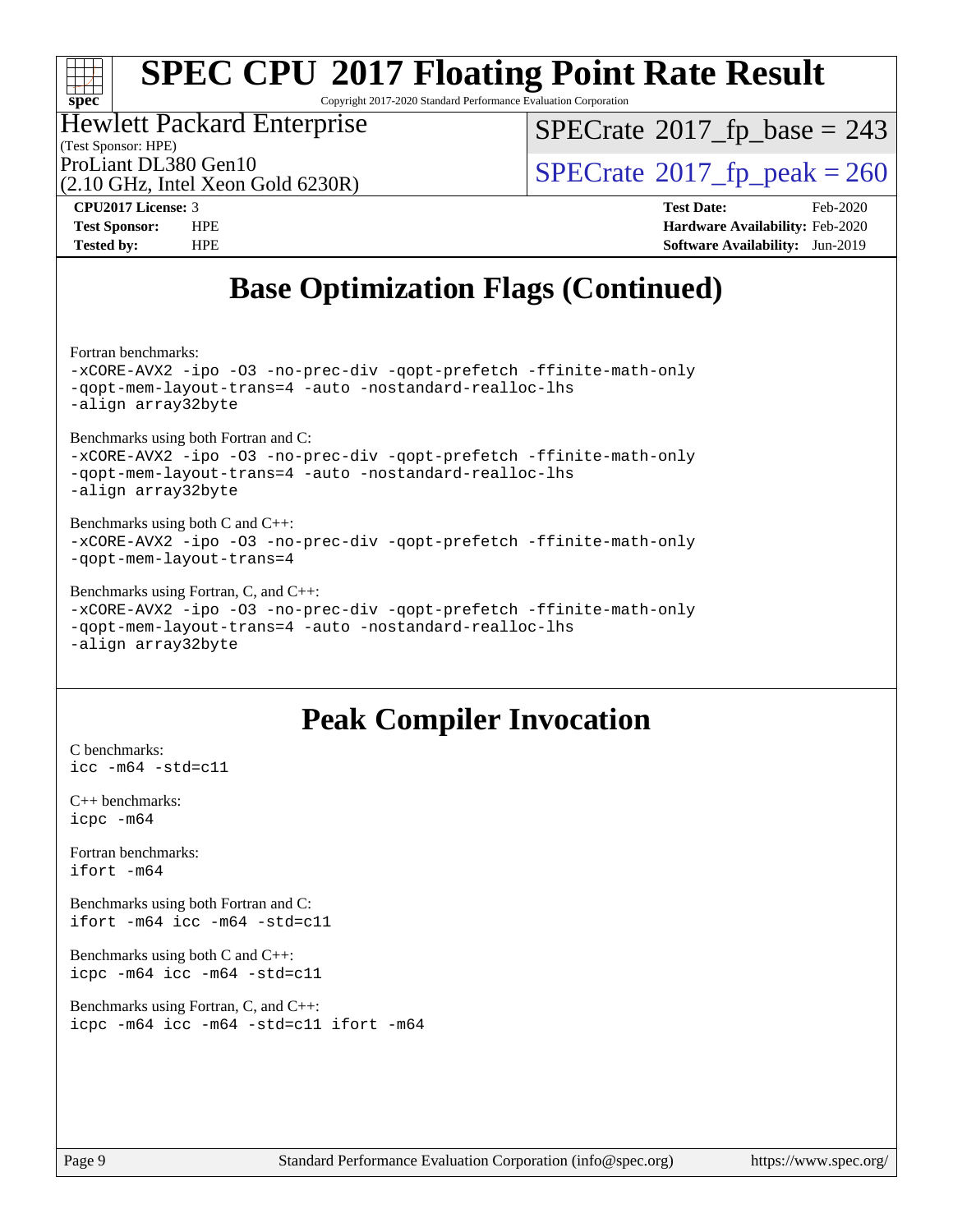#### $\pm\pm\tau$ **[spec](http://www.spec.org/)**

# **[SPEC CPU](http://www.spec.org/auto/cpu2017/Docs/result-fields.html#SPECCPU2017FloatingPointRateResult)[2017 Floating Point Rate Result](http://www.spec.org/auto/cpu2017/Docs/result-fields.html#SPECCPU2017FloatingPointRateResult)**

Copyright 2017-2020 Standard Performance Evaluation Corporation

#### Hewlett Packard Enterprise

(Test Sponsor: HPE)

 $SPECTate$ <sup>®</sup>[2017\\_fp\\_base =](http://www.spec.org/auto/cpu2017/Docs/result-fields.html#SPECrate2017fpbase) 243

(2.10 GHz, Intel Xeon Gold 6230R)

ProLiant DL380 Gen10<br>(2.10 GHz, Intel Xeon Gold 6230R)  $\text{SPECrate}$  $\text{SPECrate}$  $\text{SPECrate}$ <sup>®</sup>[2017\\_fp\\_peak = 2](http://www.spec.org/auto/cpu2017/Docs/result-fields.html#SPECrate2017fppeak)60

**[CPU2017 License:](http://www.spec.org/auto/cpu2017/Docs/result-fields.html#CPU2017License)** 3 **[Test Date:](http://www.spec.org/auto/cpu2017/Docs/result-fields.html#TestDate)** Feb-2020 **[Test Sponsor:](http://www.spec.org/auto/cpu2017/Docs/result-fields.html#TestSponsor)** HPE **[Hardware Availability:](http://www.spec.org/auto/cpu2017/Docs/result-fields.html#HardwareAvailability)** Feb-2020 **[Tested by:](http://www.spec.org/auto/cpu2017/Docs/result-fields.html#Testedby)** HPE **[Software Availability:](http://www.spec.org/auto/cpu2017/Docs/result-fields.html#SoftwareAvailability)** Jun-2019

### **[Peak Portability Flags](http://www.spec.org/auto/cpu2017/Docs/result-fields.html#PeakPortabilityFlags)**

Same as Base Portability Flags

### **[Peak Optimization Flags](http://www.spec.org/auto/cpu2017/Docs/result-fields.html#PeakOptimizationFlags)**

[C benchmarks](http://www.spec.org/auto/cpu2017/Docs/result-fields.html#Cbenchmarks):

 519.lbm\_r: [-prof-gen](http://www.spec.org/cpu2017/results/res2020q1/cpu2017-20200302-21050.flags.html#user_peakPASS1_CFLAGSPASS1_LDFLAGS519_lbm_r_prof_gen_5aa4926d6013ddb2a31985c654b3eb18169fc0c6952a63635c234f711e6e63dd76e94ad52365559451ec499a2cdb89e4dc58ba4c67ef54ca681ffbe1461d6b36)(pass 1) [-prof-use](http://www.spec.org/cpu2017/results/res2020q1/cpu2017-20200302-21050.flags.html#user_peakPASS2_CFLAGSPASS2_LDFLAGS519_lbm_r_prof_use_1a21ceae95f36a2b53c25747139a6c16ca95bd9def2a207b4f0849963b97e94f5260e30a0c64f4bb623698870e679ca08317ef8150905d41bd88c6f78df73f19)(pass 2) [-ipo](http://www.spec.org/cpu2017/results/res2020q1/cpu2017-20200302-21050.flags.html#user_peakPASS1_COPTIMIZEPASS2_COPTIMIZE519_lbm_r_f-ipo) [-xCORE-AVX2](http://www.spec.org/cpu2017/results/res2020q1/cpu2017-20200302-21050.flags.html#user_peakPASS2_COPTIMIZE519_lbm_r_f-xCORE-AVX2) [-O3](http://www.spec.org/cpu2017/results/res2020q1/cpu2017-20200302-21050.flags.html#user_peakPASS1_COPTIMIZEPASS2_COPTIMIZE519_lbm_r_f-O3) [-no-prec-div](http://www.spec.org/cpu2017/results/res2020q1/cpu2017-20200302-21050.flags.html#user_peakPASS1_COPTIMIZEPASS2_COPTIMIZE519_lbm_r_f-no-prec-div) [-qopt-prefetch](http://www.spec.org/cpu2017/results/res2020q1/cpu2017-20200302-21050.flags.html#user_peakPASS1_COPTIMIZEPASS2_COPTIMIZE519_lbm_r_f-qopt-prefetch) [-ffinite-math-only](http://www.spec.org/cpu2017/results/res2020q1/cpu2017-20200302-21050.flags.html#user_peakPASS1_COPTIMIZEPASS2_COPTIMIZE519_lbm_r_f_finite_math_only_cb91587bd2077682c4b38af759c288ed7c732db004271a9512da14a4f8007909a5f1427ecbf1a0fb78ff2a814402c6114ac565ca162485bbcae155b5e4258871) [-qopt-mem-layout-trans=4](http://www.spec.org/cpu2017/results/res2020q1/cpu2017-20200302-21050.flags.html#user_peakPASS1_COPTIMIZEPASS2_COPTIMIZE519_lbm_r_f-qopt-mem-layout-trans_fa39e755916c150a61361b7846f310bcdf6f04e385ef281cadf3647acec3f0ae266d1a1d22d972a7087a248fd4e6ca390a3634700869573d231a252c784941a8)

 538.imagick\_r: [-xCORE-AVX2](http://www.spec.org/cpu2017/results/res2020q1/cpu2017-20200302-21050.flags.html#user_peakCOPTIMIZE538_imagick_r_f-xCORE-AVX2) [-ipo](http://www.spec.org/cpu2017/results/res2020q1/cpu2017-20200302-21050.flags.html#user_peakCOPTIMIZE538_imagick_r_f-ipo) [-O3](http://www.spec.org/cpu2017/results/res2020q1/cpu2017-20200302-21050.flags.html#user_peakCOPTIMIZE538_imagick_r_f-O3) [-no-prec-div](http://www.spec.org/cpu2017/results/res2020q1/cpu2017-20200302-21050.flags.html#user_peakCOPTIMIZE538_imagick_r_f-no-prec-div) [-qopt-prefetch](http://www.spec.org/cpu2017/results/res2020q1/cpu2017-20200302-21050.flags.html#user_peakCOPTIMIZE538_imagick_r_f-qopt-prefetch) [-ffinite-math-only](http://www.spec.org/cpu2017/results/res2020q1/cpu2017-20200302-21050.flags.html#user_peakCOPTIMIZE538_imagick_r_f_finite_math_only_cb91587bd2077682c4b38af759c288ed7c732db004271a9512da14a4f8007909a5f1427ecbf1a0fb78ff2a814402c6114ac565ca162485bbcae155b5e4258871) [-qopt-mem-layout-trans=4](http://www.spec.org/cpu2017/results/res2020q1/cpu2017-20200302-21050.flags.html#user_peakCOPTIMIZE538_imagick_r_f-qopt-mem-layout-trans_fa39e755916c150a61361b7846f310bcdf6f04e385ef281cadf3647acec3f0ae266d1a1d22d972a7087a248fd4e6ca390a3634700869573d231a252c784941a8)

544.nab\_r: Same as 538.imagick\_r

[C++ benchmarks:](http://www.spec.org/auto/cpu2017/Docs/result-fields.html#CXXbenchmarks)

```
 508.namd_r: -prof-gen(pass 1) -prof-use(pass 2) -ipo -xCORE-AVX2 -O3
-no-prec-div -qopt-prefetch -ffinite-math-only
-qopt-mem-layout-trans=4
```
 510.parest\_r: [-xCORE-AVX2](http://www.spec.org/cpu2017/results/res2020q1/cpu2017-20200302-21050.flags.html#user_peakCXXOPTIMIZE510_parest_r_f-xCORE-AVX2) [-ipo](http://www.spec.org/cpu2017/results/res2020q1/cpu2017-20200302-21050.flags.html#user_peakCXXOPTIMIZE510_parest_r_f-ipo) [-O3](http://www.spec.org/cpu2017/results/res2020q1/cpu2017-20200302-21050.flags.html#user_peakCXXOPTIMIZE510_parest_r_f-O3) [-no-prec-div](http://www.spec.org/cpu2017/results/res2020q1/cpu2017-20200302-21050.flags.html#user_peakCXXOPTIMIZE510_parest_r_f-no-prec-div) [-qopt-prefetch](http://www.spec.org/cpu2017/results/res2020q1/cpu2017-20200302-21050.flags.html#user_peakCXXOPTIMIZE510_parest_r_f-qopt-prefetch) [-ffinite-math-only](http://www.spec.org/cpu2017/results/res2020q1/cpu2017-20200302-21050.flags.html#user_peakCXXOPTIMIZE510_parest_r_f_finite_math_only_cb91587bd2077682c4b38af759c288ed7c732db004271a9512da14a4f8007909a5f1427ecbf1a0fb78ff2a814402c6114ac565ca162485bbcae155b5e4258871) [-qopt-mem-layout-trans=4](http://www.spec.org/cpu2017/results/res2020q1/cpu2017-20200302-21050.flags.html#user_peakCXXOPTIMIZE510_parest_r_f-qopt-mem-layout-trans_fa39e755916c150a61361b7846f310bcdf6f04e385ef281cadf3647acec3f0ae266d1a1d22d972a7087a248fd4e6ca390a3634700869573d231a252c784941a8)

[Fortran benchmarks](http://www.spec.org/auto/cpu2017/Docs/result-fields.html#Fortranbenchmarks):

 503.bwaves\_r: [-xCORE-AVX2](http://www.spec.org/cpu2017/results/res2020q1/cpu2017-20200302-21050.flags.html#user_peakFOPTIMIZE503_bwaves_r_f-xCORE-AVX2) [-ipo](http://www.spec.org/cpu2017/results/res2020q1/cpu2017-20200302-21050.flags.html#user_peakFOPTIMIZE503_bwaves_r_f-ipo) [-O3](http://www.spec.org/cpu2017/results/res2020q1/cpu2017-20200302-21050.flags.html#user_peakFOPTIMIZE503_bwaves_r_f-O3) [-no-prec-div](http://www.spec.org/cpu2017/results/res2020q1/cpu2017-20200302-21050.flags.html#user_peakFOPTIMIZE503_bwaves_r_f-no-prec-div) [-qopt-prefetch](http://www.spec.org/cpu2017/results/res2020q1/cpu2017-20200302-21050.flags.html#user_peakFOPTIMIZE503_bwaves_r_f-qopt-prefetch) [-ffinite-math-only](http://www.spec.org/cpu2017/results/res2020q1/cpu2017-20200302-21050.flags.html#user_peakFOPTIMIZE503_bwaves_r_f_finite_math_only_cb91587bd2077682c4b38af759c288ed7c732db004271a9512da14a4f8007909a5f1427ecbf1a0fb78ff2a814402c6114ac565ca162485bbcae155b5e4258871) [-qopt-mem-layout-trans=4](http://www.spec.org/cpu2017/results/res2020q1/cpu2017-20200302-21050.flags.html#user_peakFOPTIMIZE503_bwaves_r_f-qopt-mem-layout-trans_fa39e755916c150a61361b7846f310bcdf6f04e385ef281cadf3647acec3f0ae266d1a1d22d972a7087a248fd4e6ca390a3634700869573d231a252c784941a8) [-auto](http://www.spec.org/cpu2017/results/res2020q1/cpu2017-20200302-21050.flags.html#user_peakFOPTIMIZE503_bwaves_r_f-auto) [-nostandard-realloc-lhs](http://www.spec.org/cpu2017/results/res2020q1/cpu2017-20200302-21050.flags.html#user_peakEXTRA_FOPTIMIZE503_bwaves_r_f_2003_std_realloc_82b4557e90729c0f113870c07e44d33d6f5a304b4f63d4c15d2d0f1fab99f5daaed73bdb9275d9ae411527f28b936061aa8b9c8f2d63842963b95c9dd6426b8a) [-align array32byte](http://www.spec.org/cpu2017/results/res2020q1/cpu2017-20200302-21050.flags.html#user_peakEXTRA_FOPTIMIZE503_bwaves_r_align_array32byte_b982fe038af199962ba9a80c053b8342c548c85b40b8e86eb3cc33dee0d7986a4af373ac2d51c3f7cf710a18d62fdce2948f201cd044323541f22fc0fffc51b6)

549.fotonik3d\_r: Same as 503.bwaves\_r

 554.roms\_r: [-prof-gen](http://www.spec.org/cpu2017/results/res2020q1/cpu2017-20200302-21050.flags.html#user_peakPASS1_FFLAGSPASS1_LDFLAGS554_roms_r_prof_gen_5aa4926d6013ddb2a31985c654b3eb18169fc0c6952a63635c234f711e6e63dd76e94ad52365559451ec499a2cdb89e4dc58ba4c67ef54ca681ffbe1461d6b36)(pass 1) [-prof-use](http://www.spec.org/cpu2017/results/res2020q1/cpu2017-20200302-21050.flags.html#user_peakPASS2_FFLAGSPASS2_LDFLAGS554_roms_r_prof_use_1a21ceae95f36a2b53c25747139a6c16ca95bd9def2a207b4f0849963b97e94f5260e30a0c64f4bb623698870e679ca08317ef8150905d41bd88c6f78df73f19)(pass 2) [-ipo](http://www.spec.org/cpu2017/results/res2020q1/cpu2017-20200302-21050.flags.html#user_peakPASS1_FOPTIMIZEPASS2_FOPTIMIZE554_roms_r_f-ipo) [-xCORE-AVX2](http://www.spec.org/cpu2017/results/res2020q1/cpu2017-20200302-21050.flags.html#user_peakPASS2_FOPTIMIZE554_roms_r_f-xCORE-AVX2) [-O3](http://www.spec.org/cpu2017/results/res2020q1/cpu2017-20200302-21050.flags.html#user_peakPASS1_FOPTIMIZEPASS2_FOPTIMIZE554_roms_r_f-O3) [-no-prec-div](http://www.spec.org/cpu2017/results/res2020q1/cpu2017-20200302-21050.flags.html#user_peakPASS1_FOPTIMIZEPASS2_FOPTIMIZE554_roms_r_f-no-prec-div) [-qopt-prefetch](http://www.spec.org/cpu2017/results/res2020q1/cpu2017-20200302-21050.flags.html#user_peakPASS1_FOPTIMIZEPASS2_FOPTIMIZE554_roms_r_f-qopt-prefetch) [-ffinite-math-only](http://www.spec.org/cpu2017/results/res2020q1/cpu2017-20200302-21050.flags.html#user_peakPASS1_FOPTIMIZEPASS2_FOPTIMIZE554_roms_r_f_finite_math_only_cb91587bd2077682c4b38af759c288ed7c732db004271a9512da14a4f8007909a5f1427ecbf1a0fb78ff2a814402c6114ac565ca162485bbcae155b5e4258871) [-qopt-mem-layout-trans=4](http://www.spec.org/cpu2017/results/res2020q1/cpu2017-20200302-21050.flags.html#user_peakPASS1_FOPTIMIZEPASS2_FOPTIMIZE554_roms_r_f-qopt-mem-layout-trans_fa39e755916c150a61361b7846f310bcdf6f04e385ef281cadf3647acec3f0ae266d1a1d22d972a7087a248fd4e6ca390a3634700869573d231a252c784941a8) [-auto](http://www.spec.org/cpu2017/results/res2020q1/cpu2017-20200302-21050.flags.html#user_peakPASS2_FOPTIMIZE554_roms_r_f-auto) [-nostandard-realloc-lhs](http://www.spec.org/cpu2017/results/res2020q1/cpu2017-20200302-21050.flags.html#user_peakEXTRA_FOPTIMIZE554_roms_r_f_2003_std_realloc_82b4557e90729c0f113870c07e44d33d6f5a304b4f63d4c15d2d0f1fab99f5daaed73bdb9275d9ae411527f28b936061aa8b9c8f2d63842963b95c9dd6426b8a) [-align array32byte](http://www.spec.org/cpu2017/results/res2020q1/cpu2017-20200302-21050.flags.html#user_peakEXTRA_FOPTIMIZE554_roms_r_align_array32byte_b982fe038af199962ba9a80c053b8342c548c85b40b8e86eb3cc33dee0d7986a4af373ac2d51c3f7cf710a18d62fdce2948f201cd044323541f22fc0fffc51b6)

[Benchmarks using both Fortran and C](http://www.spec.org/auto/cpu2017/Docs/result-fields.html#BenchmarksusingbothFortranandC):

```
-prof-gen(pass 1) -prof-use(pass 2) -ipo -xCORE-AVX2 -O3
-no-prec-div -qopt-prefetch -ffinite-math-only
-qopt-mem-layout-trans=4 -auto -nostandard-realloc-lhs
-align array32byte
```
**(Continued on next page)**